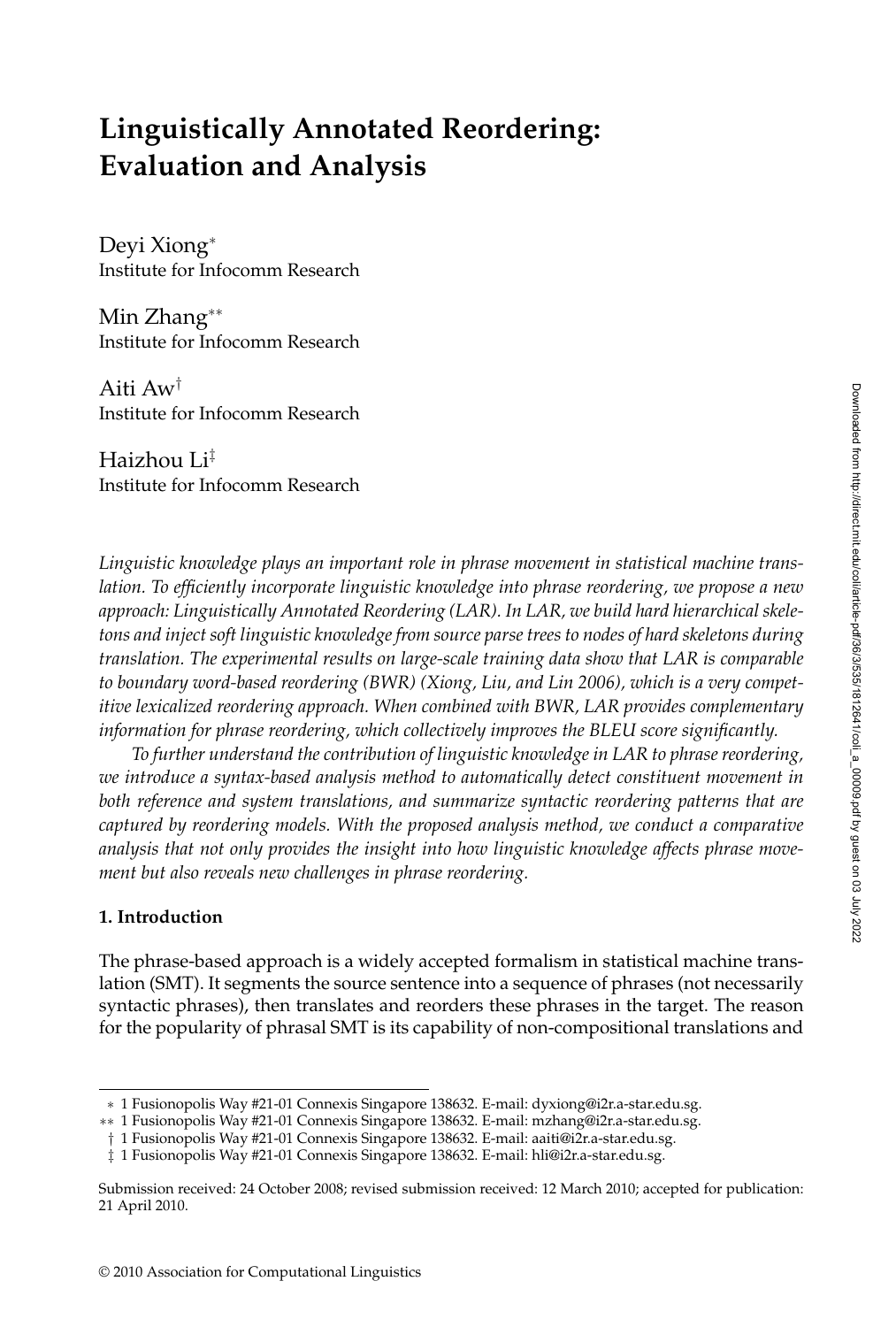local word reorderings within phrases. Unfortunately, reordering at the phrase level is still problematic for phrasal SMT. The default distortion-based reordering model simply penalizes phrase movement according to the jump distance, without considering any linguistic contexts (morphological, lexical, or syntactic) around phrases.

In order to utilize lexical information for phrase reordering, Tillman (2004) and Koehn et al. (2005) propose lexicalized reordering models which directly condition phrase movement on phrases themselves. One problem with such lexicalized reordering models is that they are restricted only to reorderings of phrases seen in training data. To eliminate this restriction, Xiong, Liu, and Lin (2006) suggest using boundary words of phrases (i.e., leftmost/rightmost words of phrases), instead of phrases, as reordering evidence. Although these lexicalized reordering models significantly outperform the distortion-based reordering model as reported, only using lexical information (e.g., boundary words) is not adequate to move phrases to appropriate positions.

Consider the following Chinese example with its English translation:

[VP [PP 在(while) 制定(develop) 有关(related) 法律(legislation) 时] [VP [VV 考 虑(consider)] [NP [DNP [NP 这次(this) 全民公决(referendum)] [DEG 的(of)]] [NP 结  $\mathbb{R}$ (results)]]]<sup>1</sup> consider the results of this referendum while developing related legislation

In this example, boundary words  $\bar{\text{\texttt{m}}}$  and  $\mathbb H$  are able to decide that the translation of the PP phrase 在…时 should be postponed until some phrase that succeeds it is translated. But they cannot provide further information about exactly which succeeding phrase should be translated first. If high-level linguistic knowledge, such as the syntactic context VP→PP VP, is given, the position of the PP phrase can be easily determined since the pre-verbal modifier PP in Chinese is frequently translated into a post-verbal counterpart in English.

In this article, we focus on linguistically motivated phrase reordering, which integrates high-level linguistic knowledge in phrase reordering. We adopt a two-step strategy. In the first step, we establish a hierarchical skeleton in phrasal SMT by incorporating Bracketing Transduction Grammar (BTG) (Wu 1997) into phrasal SMT. In the second step, we inject soft linguistic information into nodes of the skeleton.

There are two significant advantages to using BTG in phrasal SMT. First, BTG is able to generate hierarchical structures.<sup>2</sup> This not only enhances phrasal SMT's capability for hierarchical and long-distance reordering but also establishes a platform for phrasal SMT to incorporate knowledge from linguistic structure. Second, phrase reordering is restricted by the ITG constraint (Wu 1997). Although it only allows two orders (**straight** or **inverted**) of nodes in any binary branching structure, it is broadly verified that the ITG constraint has good coverage of word reorderings on various language pairs (Wu, Carpuat, and Shen 2006). This makes phrase reordering in phrasal SMT a more tractable task.

After enhancing phrasal SMT with a hard hierarchical skeleton, we further inject soft linguistic information into the nodes of the skeleton. We annotate each BTG node

<sup>1</sup> In this article, we use Penn Chinese Treebank phrase labels (Xue et al. 2000).

<sup>2</sup> Chiang (2005) also generates hierarchical structures in phrasal SMT. One difference is that Chiang's hierarchical grammar is lexicon-sensitive because the model requires at least one pair of aligned words in each rule except for the "glue rule." The other difference is that his grammar allows multiple nonterminals. These two differences make Chiang's grammar more expressive than the BTG but at the cost of learning a larger model.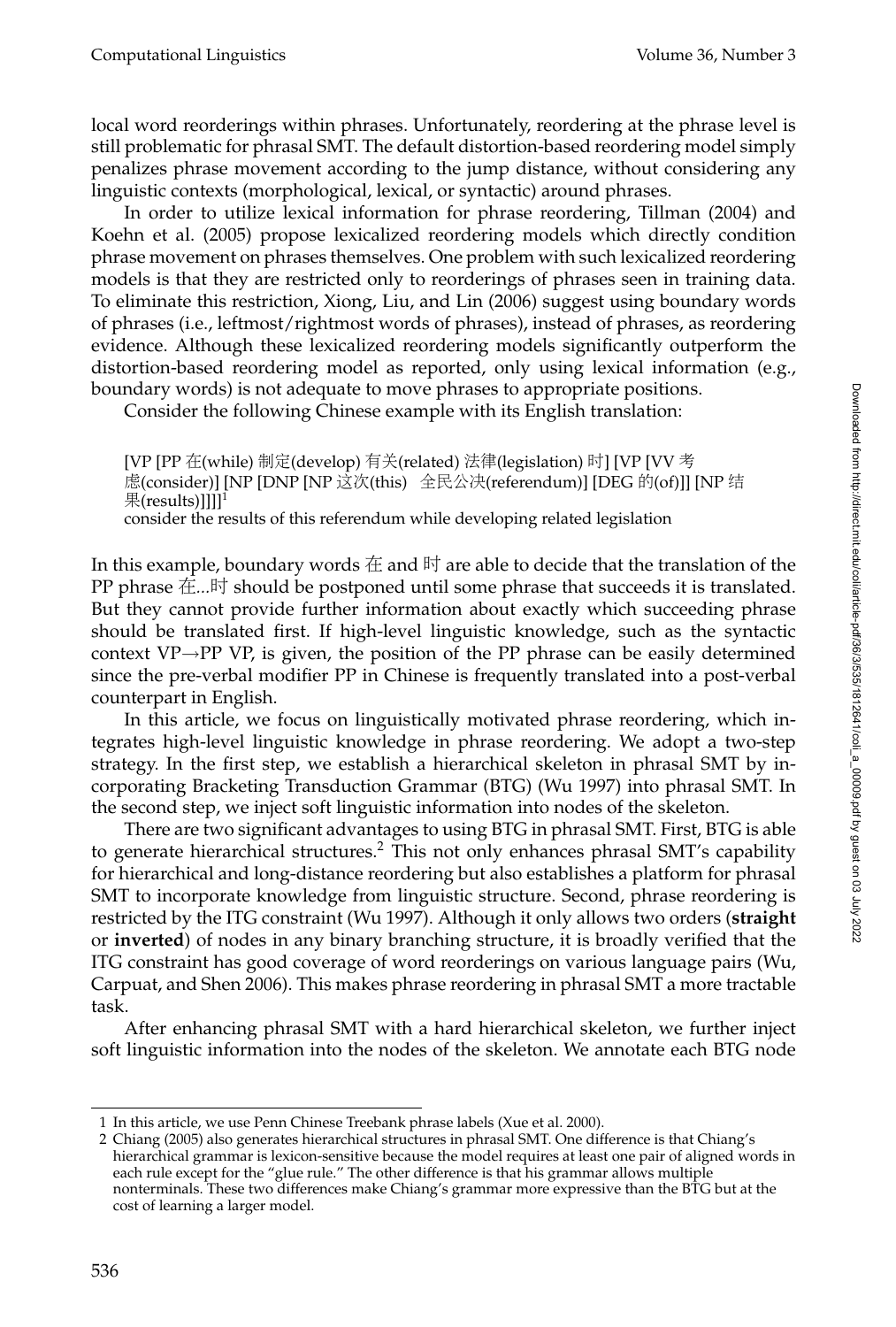with syntactic and lexical elements by projecting the source parse tree onto the BTG binary tree. The challenge, of course, is that BTG hierarchical structures are not always aligned with the linguistic structures in the source language parse tree. To address this issue, we propose an annotation algorithm. The algorithm is able to label any BTG nodes during decoding with very little overhead, regardless of whether the BTG nodes are aligned with syntactic constituent nodes in the source parse tree. The annotated linguistic elements are then used to guide phrase reordering under the ITG constraint.

We call this two-step phrase reordering strategy **linguistically annotated reordering (LAR)** (Xiong et al. 2008a). Xiong, Liu, and Lin (2006) also adapt a two-step reordering strategy based on BTG. However, they use boundary words as reordering features at the second step. To distinguish this from our work, we call their approach **boundary word–based reordering (BWR)**. LAR and BWR can be considered as two reordering variants for BTG-based phrasal SMT, which have similar training procedures. Furthermore, they can be combined.

We evaluate LAR vs. BWR using the automatic metric BLEU (Papineni et al. 2002). The BLEU scores show that LAR is comparable to BWR and significantly improves phrase reordering when combined with BWR.

We want to further study what happens when we combine BWR with LAR. In particular, we want to investigate to what extent the integrated linguistic knowledge (from LAR) changes phrase movement in an actual SMT system, and in what direction the change takes place. The investigations will enable us to have a better understanding of the relationship between phrase movement and linguistic context, and therefore to explore linguistic knowledge more effectively in phrasal SMT.

Because syntactic constituents are often moved together across languages during translation (Fox 2002), we particularly study how linguistic knowledge affects syntactic constituent movement. To that end, we introduce a syntax-based analysis method. We parse source sentences, and align the parse trees with reference translations as well as system translations. We then summarize syntactic reordering patterns using contextfree grammar (CFG) rules from the obtained tree-to-string alignments. The extracted reordering patterns clearly show the trace of syntactic constituent movement in both reference translations and system translations.

With the proposed analysis method, we analyze the combination of BWR and LAR vs. BWR alone. There are essentially three issues that are addressed in this syntax-based comparative analysis.

- 1. The first issue concerns syntactic constituent movement in human/ machine translations. Fox (2002) investigates syntactic constituent movement in human translations. We study syntactic constituent movement in both human translations and machine translations that are generated by an actual SMT system and compare them.
- 2. The second issue concerns the change of phrase movement after rich linguistic knowledge is integrated into phrase reordering. To gain a better insight into this issue, we study phrase movement patterns for 13 specific syntactic constituents.
- 3. The last issue concerns which constituents remain difficult to reorder even though rich linguistic knowledge is employed.

The rest of the article is structured as follows. Section 2 introduces background information about BTG-based phrasal SMT and phrase reordering under the ITG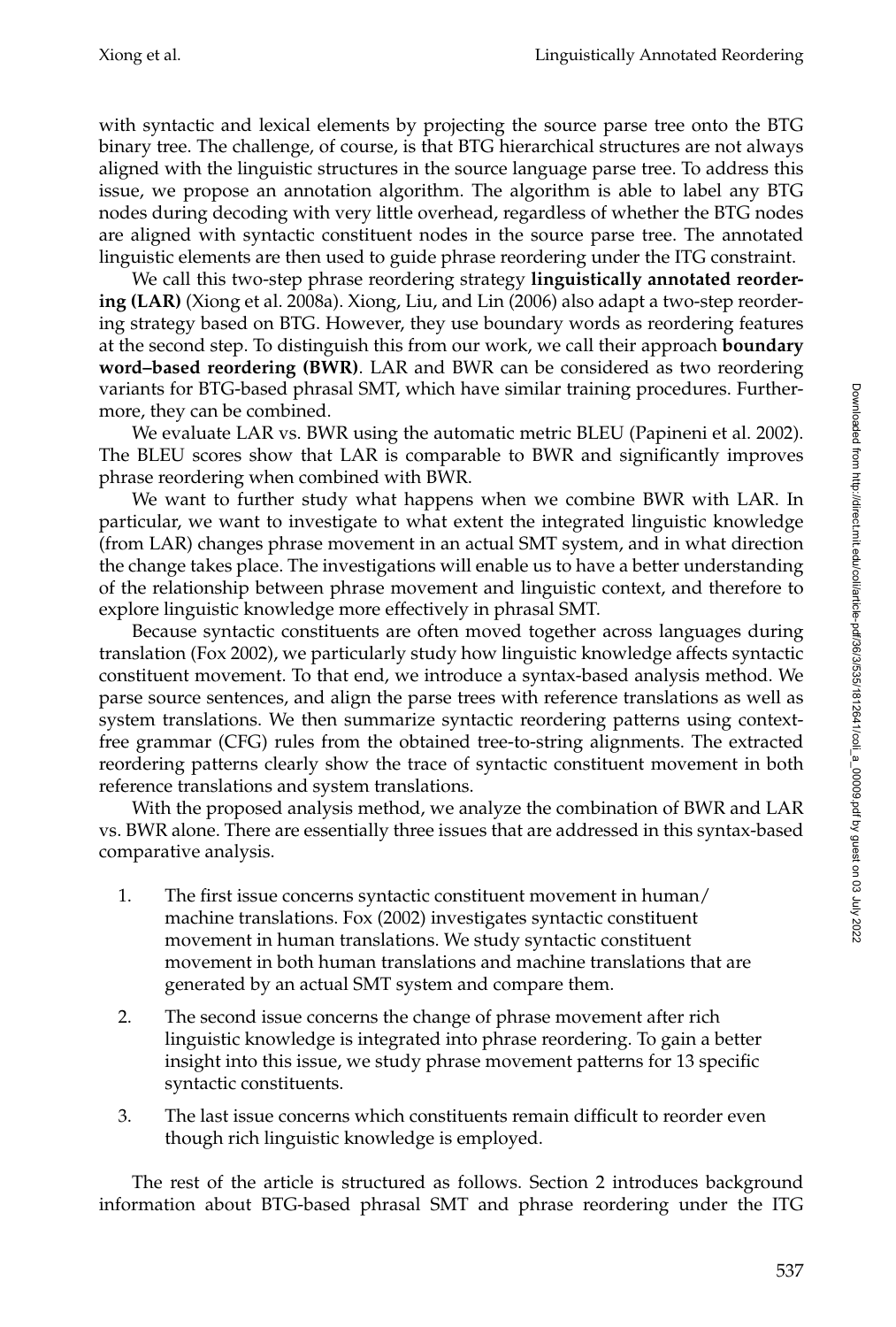constraint. Section 3 describes algorithms which extract training instances for reordering models of BWR and LAR. Section 4 introduces the BWR model as our baseline reordering model. Section 5 describes LAR and the combination of LAR with BWR. Section 6 elaborates the syntax-based analysis method. Section 7 reports our evaluation results on large-scale data. Section 8 demonstrates our analysis results and addresses the various issues discussed above. Section 9 discusses related work. And finally, Section 10 summarizes our main conclusions.

### **2. Background**

# **2.1 BTG-Based Phrasal SMT**

We establish a unified framework for BTG-based phrasal SMT in this section. There are two kinds of rules in BTG, lexical rules (denoted as *r<sup>l</sup>* ) and merging rules (denoted as  $r^m$ ):<sup>3</sup>

$$
r^{l}: A_{p} \to x/y
$$
  
\n
$$
r^{m}: A_{p} \to [A_{l}, A_{r}](A_{l}, A_{r})
$$
\n
$$
(1)
$$

A lexical rule translates a source phrase *x* into a target phrase *y* and generates a leaf node *A* in the BTG tree. Merging rules combine left and right neighboring phrases *Al* and  $A_r$  into a larger phrase  $A_p$  in an order  $o \in \{straight, inverted\}$ . In this article, we use "[]" to denote a straight order and " $\langle \rangle$ " an inverted order.

We define a BTG derivation *D* as a sequence of independent applications of lexical and merging rules  $(D = \langle r^l_{1..n_l}, r^m_{1..n_m} \rangle)$ . Given a source sentence, the decoding task of BTG-based SMT is to find a best derivation, which yields the best translation.<sup>4</sup>

We assign a probability to each rule using a log-linear model with different features and corresponding weights  $\lambda$ , then multiply them to obtain  $P(D)$ . To keep in line with the common understanding of standard phrasal SMT (Koehn, Och, and Marcu 2003), here we re-organize these features into a translation model  $(P_T)$ , a reordering model  $(P_R)$ , and a target language model  $(P_L)$  as follows:

$$
P(D) = P_T(r_{1..n_l}^l) \cdot P_R(r_{1..n_m}^m)^{\lambda_R} \cdot P_L(e)^{\lambda_L} \cdot exp(|e|)^{\lambda_w}
$$
 (2)

where  $exp(|e|)$  is the word penalty.

The translation model is defined as

$$
P_T(r_{1..n_l}^l) = \prod_{i=1}^{n_l} P(r_i^l)
$$
  
\n
$$
P(r^l) = p(x|y)^{\lambda_1} \cdot p(y|x)^{\lambda_2} \cdot p_{lex}(x|y)^{\lambda_3} \cdot p_{lex}(y|x)^{\lambda_4} \cdot exp(1)^{\lambda_5}
$$
\n(3)

where  $p(\cdot)$  represents the phrase translation probabilities in both directions,  $p_{lex}(\cdot)$  denotes the lexical translation probabilities in both directions, and *exp*(1) is the phrase penalty.

<sup>3</sup> The subscripts *l*,*r*, *p* of *A* do not mean that we categorize *A* into three different nonterminals. We use them to represent the left node, right node, and parent node.

<sup>4</sup> In this article, we use *c* to denote a source sentence and *e* a target sentence.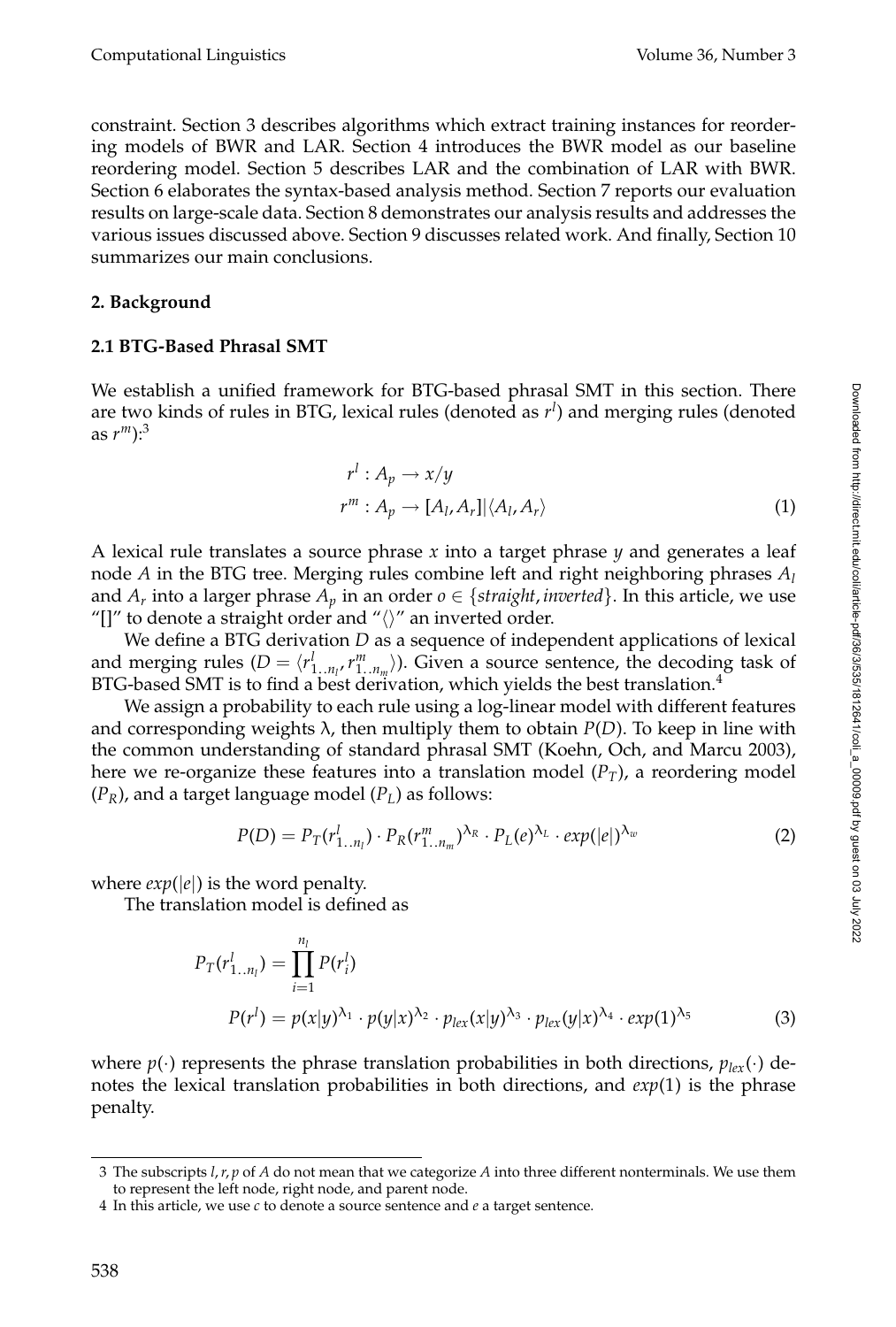Similarly, the reordering model is defined on the merging rules as follows:

$$
P_R(r_{1..n_m}^m) = \prod_{i=1}^{n_m} P(r_i^m)
$$
\n(4)

One of the most important and challenging tasks in building a BTG-based phrasal SMT system is to define  $P(r^m)$ .

### **2.2 Reordering Under the ITG Constraint**

Under the ITG constraint, three nodes  $\{A_l, A_r, A_p\}$  are involved when we consider the order *o* between the two children {*Al*, *Ar*} in any binary subtrees. Therefore it is natural to define the ITG reordering  $P(r^m)$  as a function as follows:

$$
P(rm) = f(Al, Ar, Ap, o)
$$
\n(5)

where  $o \in \{straight, inverted\}$ .

Based on this function, various reordering models are built according to different assumptions. For example, the flat reordering model in the original BTG (Wu 1996) assigns prior probabilities for the straight and inverted order assuming the order is highly related to the properties of language pairs. It is formulated as

$$
P(rm) = \begin{cases} ps, & o = straight \\ 1 - ps, o = inverted \end{cases}
$$
 (6)

Supposing French and English are the source and target language, respectively, the value of  $p_s$  can be set as high as 0.8 to prefer monotone orientations because the two languages have similar word orders in most cases.

The main problem of the flat reordering model is also the problem of the standard distortion model (Koehn, Och, and Marcu 2003): Neither model considers linguistic contexts. To be context-dependent, the ITG reordering might directly model the conditional probability  $P(o|A_i, A_r)$ . This probability could be calculated using the maximum likelihood estimate (MLE) by taking counts from training data, in the manner of the lexicalized reordering model (Tillman 2004; Koehn et al. 2005):

$$
P(o|A1, Ar) = \frac{Count(o, A1, Ar)}{Count(A1, Ar)} \tag{7}
$$

Unfortunately this lexicalized reordering method usually leads to a serious data sparseness problem under the ITG constraint because  $A_l$  and  $A_r$  become larger and larger due to the merging rules, and are finally unseen in the training data.

To avoid the data sparseness problem yet be contextually informative, attributes of *Al* and *Ar*, instead of nodes themselves, are used as reordering evidence in a new perspective of the ITG reordering (Xiong, Liu, and Lin 2006). The new perspective treats the ITG reordering as a binary-classification problem where the possible order *straight* or *inverted* between two children nodes is the target class which the reordering model predicts given *Al*, *Ar*, and *Ap*.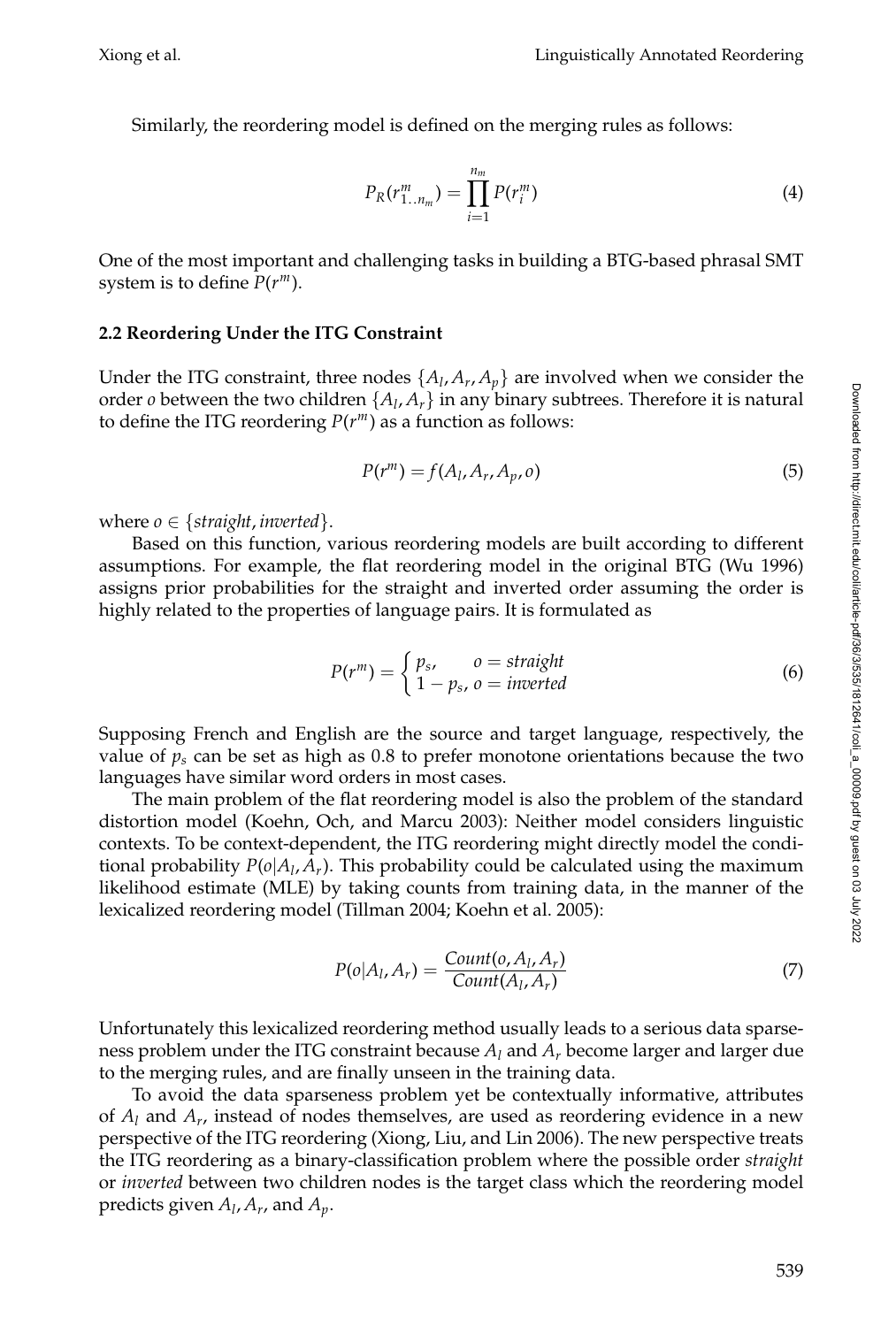#### **3. Reordering Example Extraction**

Because we consider the ITG reordering as a classification problem, we need to obtain training instances to build a classifier. Here we refer to a training instance as a **reordering example**, which is formally defined as a triple of  $(o, b_l, b_r)$  where  $b_l$  and  $b_r$  are two neighboring blocks and  $o \in \{straight, inverted\}$  is the order between them.

The **block** is a pair of aligned source phrase and target phrase

$$
b = (c_{i_1}^{i_2}, e_{j_1}^{j_2})
$$
\n(8)

where *b* must be consistent with the word alignment *M*

$$
\forall (i,j) \in M, i_1 \leq i \leq i_2 \leftrightarrow j_1 \leq j \leq j_2 \tag{9}
$$

By this, we require that no words inside the source phrase  $c_{i_1}^{i_2}$  are aligned to words outside the target phrase  $e_{j_1}^{j_2}$  and that no words outside the source phrase are aligned to words inside the target phrase. This definition is similar to that of the bilingual phrase except that there is no length limitation over blocks. Figure 1 shows a word alignment matrix between a Chinese sentence and English sentence. In the matrix, each block can be represented as a rectangle, for example, blocks  $(c_4^4, e_4^4)$ ,  $(c_4^5, e_4^5)$ ,  $(c_4^7, e_4^9)$  in red rectangles, and  $(c_2^3, e_3^3)$ ,  $(c_1^3, e_1^3)$  in blue rectangles.

In this section, we discuss two algorithms for extracting reordering examples from word-aligned bilingual data. The first algorithm **AExtractor** (described in Section 3.1) extracts reordering examples directly from word alignments by extending the bilingual phrase extraction algorithm. The second algorithm **TExtractor** (described in Section 3.2) extracts reordering examples from BTG-style trees which are built from word alignments.



### **Figure 1**

A word alignment matrix between a Chinese sentence and English sentence. Bold dots represent *junctions* which connect two neighboring blocks. Red and blue rectangles are blocks which are connected by junction *J*<sub>2</sub>.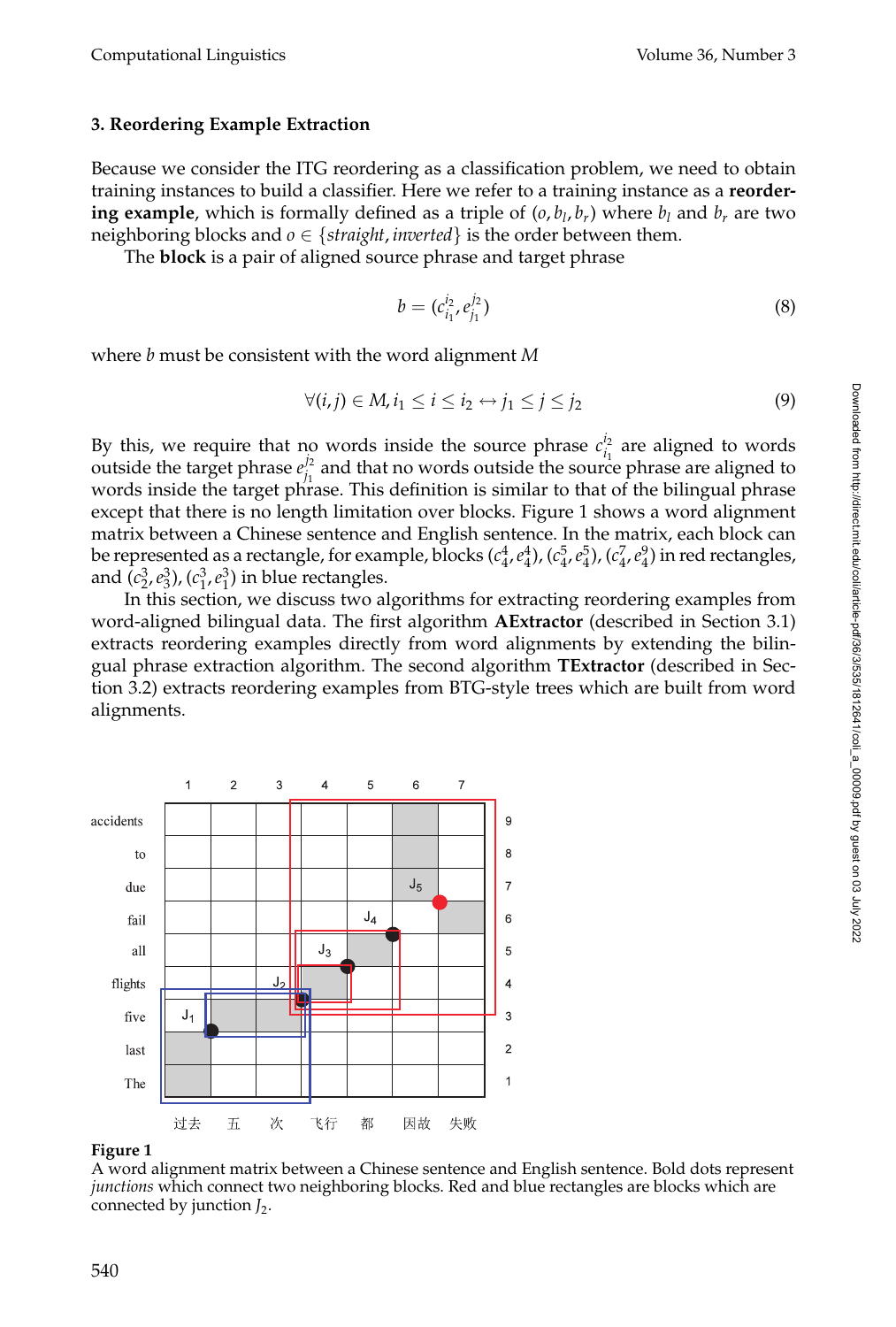# **3.1 AExtractor: Extracting Reordering Examples from Word Alignments**

Before we describe this algorithm, we introduce the concept of **junction** in the word alignment matrix. We define a junction as a vertex shared by two neighboring blocks. There are two types of junctions: a **straight junction**, which connects two neighboring blocks in a straight order (e.g., black dots  $J_1 - J_4$  in Figure 1) and an **inverted junction**, which connects two neighboring blocks in an inverted order (e.g., the red dot  $J_5$  in Figure 1).

The algorithm for AExtractor is shown in Figure 2. This completes three sub-tasks as follows.

- 1. Find blocks (lines 4 and 5). This is similar to the standard phrase extraction algorithm (Och 2002) except that we find blocks with arbitrary length.
- 2. Detect junctions and store blocks in the arrays of detected junctions (lines 7 and 8). Junctions that are included the current block can be easily detected by looking at the previous and next blocks. A junction can connect multiple blocks on its left and right sides. For example, the second junction  $J_2$  in Figure 1 connects two blocks on the left side and three blocks on the right side. To store these blocks, we maintain two arrays (left and right) for each junction.
- 3. Select block pairs from each detected junction as reordering examples (lines 12–16). This is the most challenging task for AExtractor. Because a junction may have *n* blocks on its left side and *m* blocks on its right side, we will obtain *nm* reordering examples if we enumerate all block pairs. This will quickly increase the number of reordering examples, especially
- 1: **Input:** sentence pair  $(s, t)$ , word alignment M and block selection rule r
- 2:  $\Re := \emptyset$
- 3: **for** each span  $(i_1, i_2) \in s$  **do**
- Find block  $b = (s_{i_1}^{i_2}, t_{j_1}^{j_2})$  that is consistent with M  $4.$
- Extend block  $b$  on the target boundary with any possible non-aligned target words 5. to get blocks  $E(b)$
- **for** each block  $b^* \in b \cup E(b)$  **do** 6:
- 7: Detect possible junctions in  $b^*$
- Store  $b^*$  in the arrays of detected junctions 8:
- 9: end for
- 10: end for
- 11: for each junction  $J$  in the matrix  $M$  do
- Select  $b_l$  and  $b_r$  from the left and right array of J respectively according to the  $12:$ selection rule  $r$
- $13:$ if  $J$  is a straight junction then
- $\Re := \Re \bigcup \{ (straight, b_l, b_r) \}$  $14:$
- else if  $J$  is an inverted junction then  $15:$
- $\Re := \Re \bigcup \{ (inverted, b_l, b_r) \}$  $16:$
- end if  $17:$
- 18: end for
- 19: **Output:** reordering examples  $\Re$

**Figure 2**

```
AExtractor.
```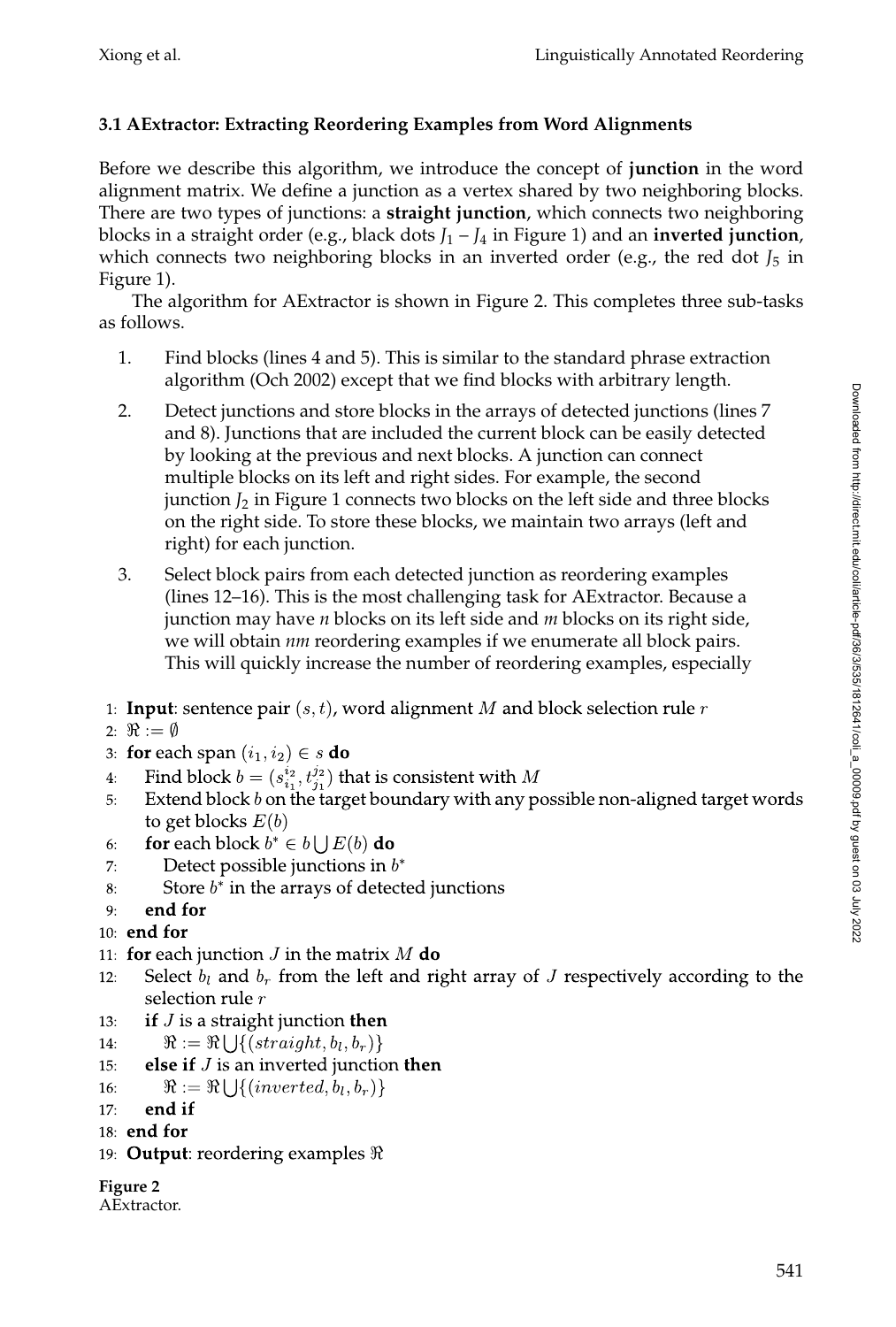those with the straight order. To keep the number of reordering examples tractable, we define various selection rules *r* to heuristically select special block pairs as reordering examples.

We define four selection rules as follows.

- 1. **strINV**: We select the smallest blocks (in terms of the target length) for straight junctions, and the largest blocks for inverted junctions. Take the straight junction  $J_2$  in Figure 1 as an example, the extracted reordering example is (*straight,* 五次 | *five,* 飞行| *flights*).
- 2. **STRinv**: We select the largest blocks (in terms of the target length) for straight junctions, and the smallest blocks for inverted junctions. Still taking the straight junction  *as an example, this time the extracted* reordering example is (*straight,* 过去 五 次 | *The last five,* 飞行 都 因故 失败| *flights all fail due to accidents*).
- 3. **RANDOM**: For any junction, we randomly select one block pair from its arrays.
- 4. **COMBO**: For each junction, we first select two block pairs using selection rule strINV and STRinv. If there are unselected blocks, we randomly select one block pair from the remaining blocks.

#### **3.2 TExtractor: Extracting Reordering Examples from BTG-Style Trees**

A potential problem for AExtractor is caused by the use of heuristic selection rules: keeping some block pairs as reordering examples while abandoning other block pairs. The kept block pairs are not necessarily the best training instances for tuning an ITG order predictor. To avoid this problem we can extract reordering examples from the BTG trees of sentence pairs. Reordering examples extracted in this way are naturally suitable for BTG order prediction.

There are various ways to build BTG trees over sentence pairs. One can use BTG to produce bilingual parses of sentence pairs, similar to the approaches proposed by Wu (1997) and Zhang and Gildea (2005) but using the more sophisticated reordering models BWR or LAR. After parsing, reordering examples can be extracted from bilingual parse trees and a better reordering model is therefore induced from the extracted reordering examples. Using the better reordering model, the bilingual sentences are parsed again. This procedure is run iteratively until no performance gain is obtained in terms of translation or parsing accuracy. Formally, we can use expectation-maximization (EM) training in this procedure. In the expectation step, we first estimate the likelihood of all BTG trees of sentence pairs with the current BTG model. Then we extract reordering examples and collect counts for them, weighted with the probability of the BTG tree where they occur. In the maximization step, we can train a more accurate reordering model with updated reordering examples. Unfortunately, this method is at high computational cost.

Instead, here we adopt a less expensive alternative method to produce BTG trees over sentence pairs. Supposing we have word alignments produced by GIZA++, we then use the shift-reduce algorithm (SRA) introduced by Zhang, Gildea, and Chiang (2008) to decompose word alignments into hierarchical trees. The SRA can guarantee that each node is a bilingual phrase in the decomposition tree. If the fan-out of a node is larger than two, we binarize it from left to right: for two neighboring child nodes, if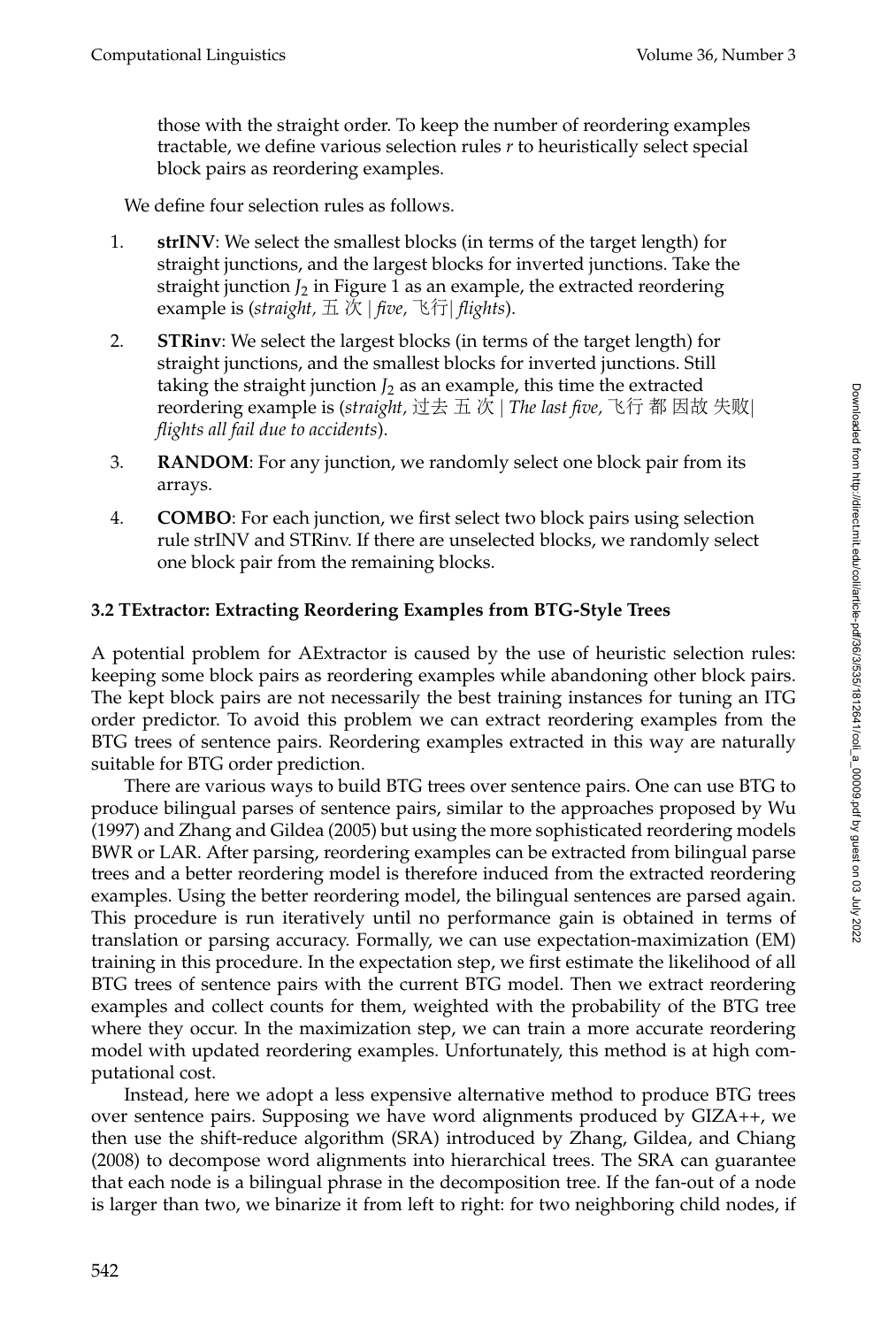they are also neighboring on both the source and target sides, we combine them and create a new node to dominate them. In this way, we can transform the decomposition tree into a BTG-style tree. Note that not all multi-branching nodes can be binarized. We extract reordering examples only from binary nodes.

Figure 3 shows the BTG-style tree which is built from the word alignment in Figure 1 according to the method mentioned here. From this tree, we can easily extract four reordering examples in a straight order and one reordering example in an inverted order.

### **4. Boundary Word-Based Reordering**

Following the binary-classification perspective of the ITG reordering, Xiong, Liu, and Lin (2006) propose a reordering model which exploits the maximum entropy (MaxEnt) classifier for BTG order prediction

$$
P_{R_b}(r^m) = P_{\theta}(o|A_l, A_r, A_p) = \frac{exp(\sum_i \theta_i h_i(o, A_l, A_r, A_p))}{\sum_{o'} exp(\sum_i \theta_i h_i(o', A_l, A_r, A_p))}
$$
(10)

where the functions  $h_i \in \{0,1\}$  are reordering features and the  $\theta_i$  are the weights of these features.

Xiong, Liu, and Lin (2006) define reordering features using the boundary words of the source/target sides of both children  $\{A_l, A_r\}$ . Supposing that we have a reordering example (inverted, 于 7月 15日 | on July 15, 举行 总统 与 国会 选举 | held its presidential and *parliament elections*), leftmost/rightmost source words {*, 15,* -*,* } and target words {*on, 15, held, elections*} will be extracted as boundary words. Each boundary word will form a reordering feature as follows

$$
h_i(o, A_l, A_r, A_p) = \begin{cases} 1, & \text{if } n = \text{bval}, o = \text{inverted} \\ 0, & \text{otherwise} \end{cases}
$$

where *fn* denotes the feature name, and *bval* is the corresponding boundary word.

There are two reasons why boundary words are used as important clues for reordering:

1. Phrases frequently cohere across languages (Fox 2002). In cohesive phrase movement, boundary words directly interact with the external contexts of



### **Figure 3**

The BTG-style tree built from the word alignment in Figure 1. We use ([*i*, *j*], [*p*, *q*]) to denote a tree node, where *i*, *j* and *p*, *q* are the beginning and ending indices in the source and target language, respectively.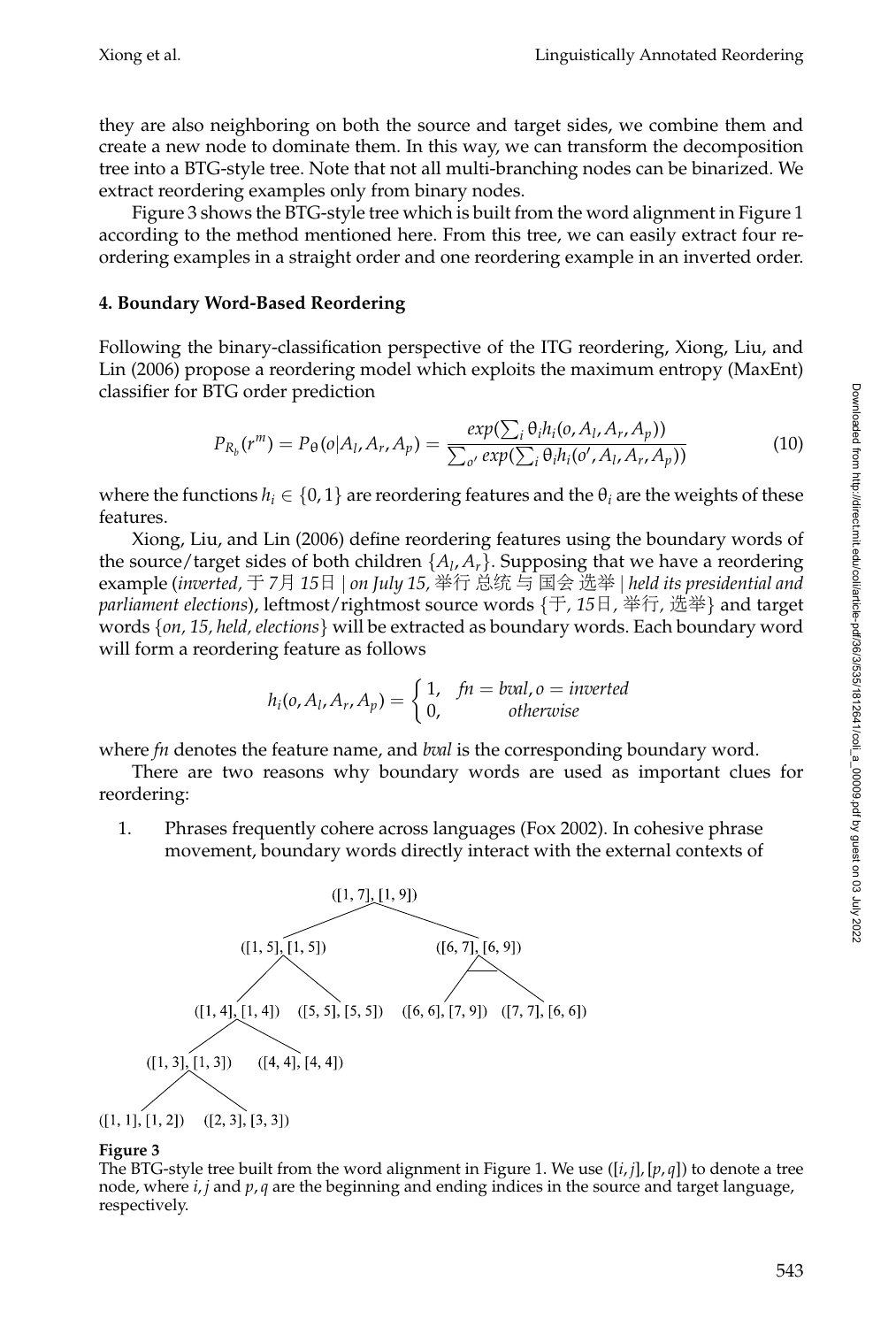phrases. This suggests that boundary words might contain information for phrase reordering.

2. The quantitative analysis in Xiong, Liu, and Lin (2006, page 525) further shows that boundary words indeed contain information for order prediction.

To train a BWR model, we follow three steps. First, we extract reordering examples from word-aligned bilingual data as described in the last section, then generate reordering features using boundary words from the reordering examples, and finally estimate feature weights.

# **5. Linguistically Annotated Reordering**

In order to employ more linguistic knowledge in the ITG reordering, we annotate each BTG node involved in reordering using linguistic elements from the source-side parse trees. The linguistic elements include: (1) the head word *hw*, (2) the part-of-speech (POS) tag *ht* of the head word, and (3) its syntactic category *sc*. In this section, we describe the annotation algorithm and the LAR model, as well as the combination of LAR and BWR.

# **5.1 Annotation Algorithm**

There are two steps to annotating a BTG node using source-side parse tree information: (1) determining the sequence on the source side which is exactly covered by the node, then (2) annotating the sequence according to the source-side parse tree. If the sequence is exactly covered by a single subtree in the source-side parse tree, it is called a **syntactic sequence**, otherwise it is a **non-syntactic sequence**. One of the challenges in this annotation is that phrases (BTG nodes) do not always cover syntactic sequences; in other words, they are not always aligned to constituent nodes in the source-side tree. To solve this problem, we generate a pseudo head word and **composite category** which consists of the syntactic categories of three relevant constituents for the non-syntactic sequences. In this way, our annotation is capable of labelling both syntactic and non-syntactic phrases and therefore providing linguistic information for any phrase reordering.

The annotation algorithm is shown in Figure 4. For a syntactic sequence, the annotation is trivial. Annotation elements directly come from the subtree that covers the sequence exactly. For a non-syntactic sequence, the process is more complicated. Firstly, we need to locate the smallest subtree *c*∗ covering the sequence (line 6). Secondly, we try to identify the head word/tag of the sequence (lines 7–12) by using its head word directly if it is within the sequence. Otherwise, the word within the sequence which is nearest to *hw* will be assigned as the head word of the sequence. Finally, we determine the composite category of the sequence (lines 13–15), which is formulated as L-C-R. L/R refers to the syntactic category of the left/right **boundary node** of *s*, which is the highest leftmost/rightmost sub-node of *c*∗ not overlapping the sequence. If there is no such boundary node (the sequence *s* is exactly aligned to the left/right boundary of *c*∗), L/R will be set to NULL. C is the syntactic category of *c*∗. L, R, and C together describe the external syntactic context of *s*. The composite category we define for non-syntactic phrases is similar to the CCG-style category in Zollmann, Venugopal, and Vogel (2008).

Figure 5 shows a syntactic parse tree for a Chinese sentence, with the head word annotated for each internal node. Some sample annotations are given in Table 1.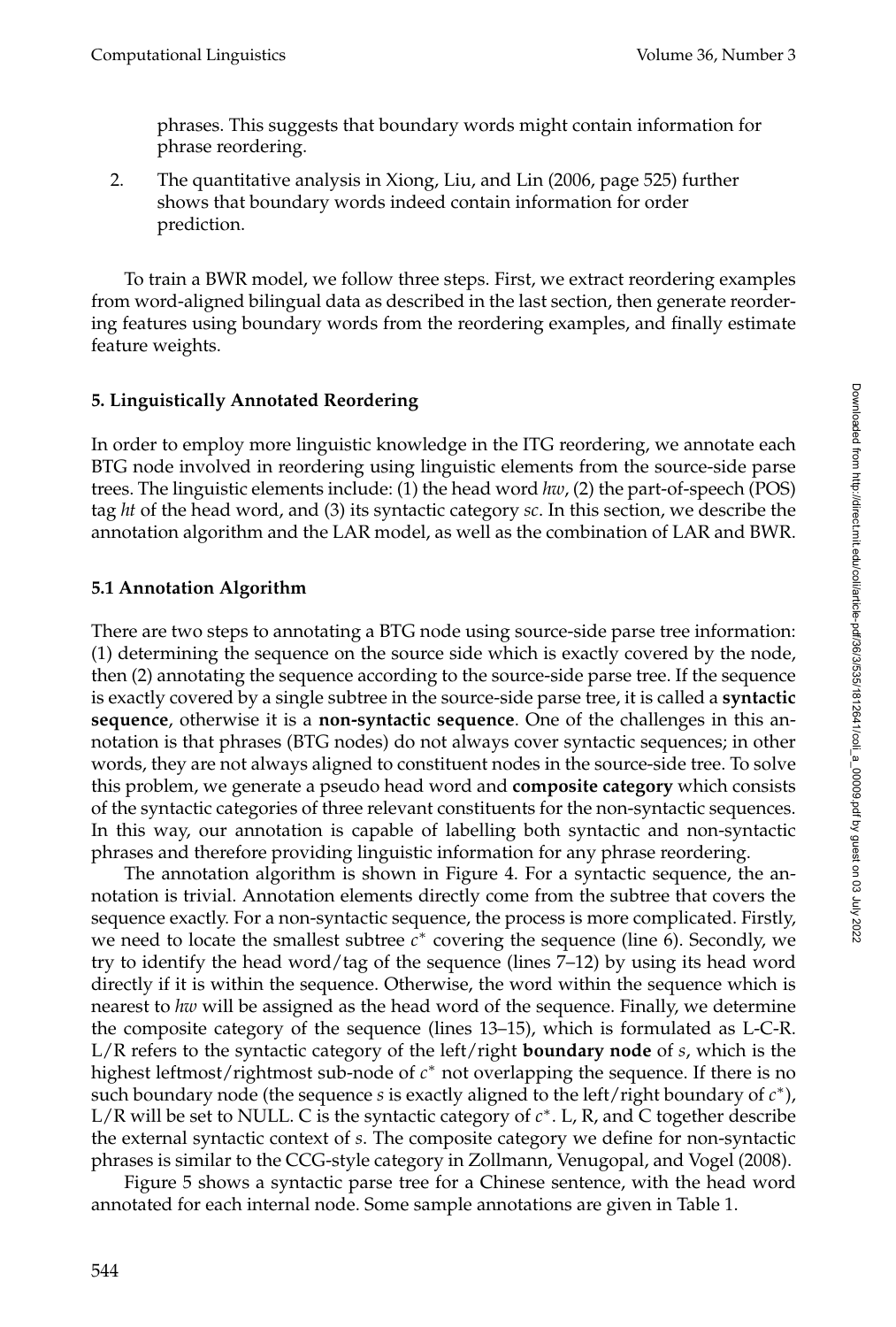- 1: Annotator (sequence  $s = \langle i, j \rangle$ , source-side parse tree t)
- 2: if  $s$  is a syntactic sequence then
- Find the subtree  $c$  in  $t$  which exactly covers  $s$  $3:$

```
s.\{\} := \{c.hw, c.ht, c.sc\}4:
```
 $5:$  else

Find the smallest subtree  $c^*$  covering  $s$  in  $t$ 6:

- if  $c^*$ . $hw \in s$  then  $7:$
- $s.hw := c^* \cdot hw$  and  $s.ht := c^* \cdot ht$ 8:

else 9:

Find the word  $w \in s$  which is nearest to  $c^*$ .*hw*  $10:$ 

- $s.hw := w$  and  $s.ht := w.t$  {w.t is the POS tag of w}  $11:$
- end if  $12:$

```
Find the left boundary node ln of s in c^*13:
```
- Find the right boundary node  $rn$  of  $s$  in  $c^*$ 14:
- $s.sc := ln.sc-c^*.sc\text{-}rn.sc$  $15:$

# $16:$  end if

### **Figure 4**

The Annotation Algorithm.



### **Figure 5**

A syntactic parse tree with the head word annotated for each internal node. The superscripts on leaf nodes denote their surface positions from left to right.

# **5.2 Reordering Model**

The linguistically annotated reordering model  $P_{R_a}$  is a MaxEnt-based classification model, which can be formulated as

$$
P_{R_a}(r^m) = p_{\theta}(o|A_p^{a_p}, A_l^{a_l}, A_r^{a_r}) = \frac{exp(\sum_i \theta_i h_i(o, A_p^{a_p}, A_l^{a_l}, A_r^{a_r}))}{\sum_{o'} exp(\sum_i \theta_i h_i(o', A_p^{a_p}, A_l^{a_l}, A_r^{a_r}))}
$$
(11)

where the feature functions  $h_i \in \{0,1\}$  are defined using annotated linguistic elements of each BTG node. Here we use the superscripts *al*, *ar*, and *ap* to stress that the BTG nodes are linguistically annotated.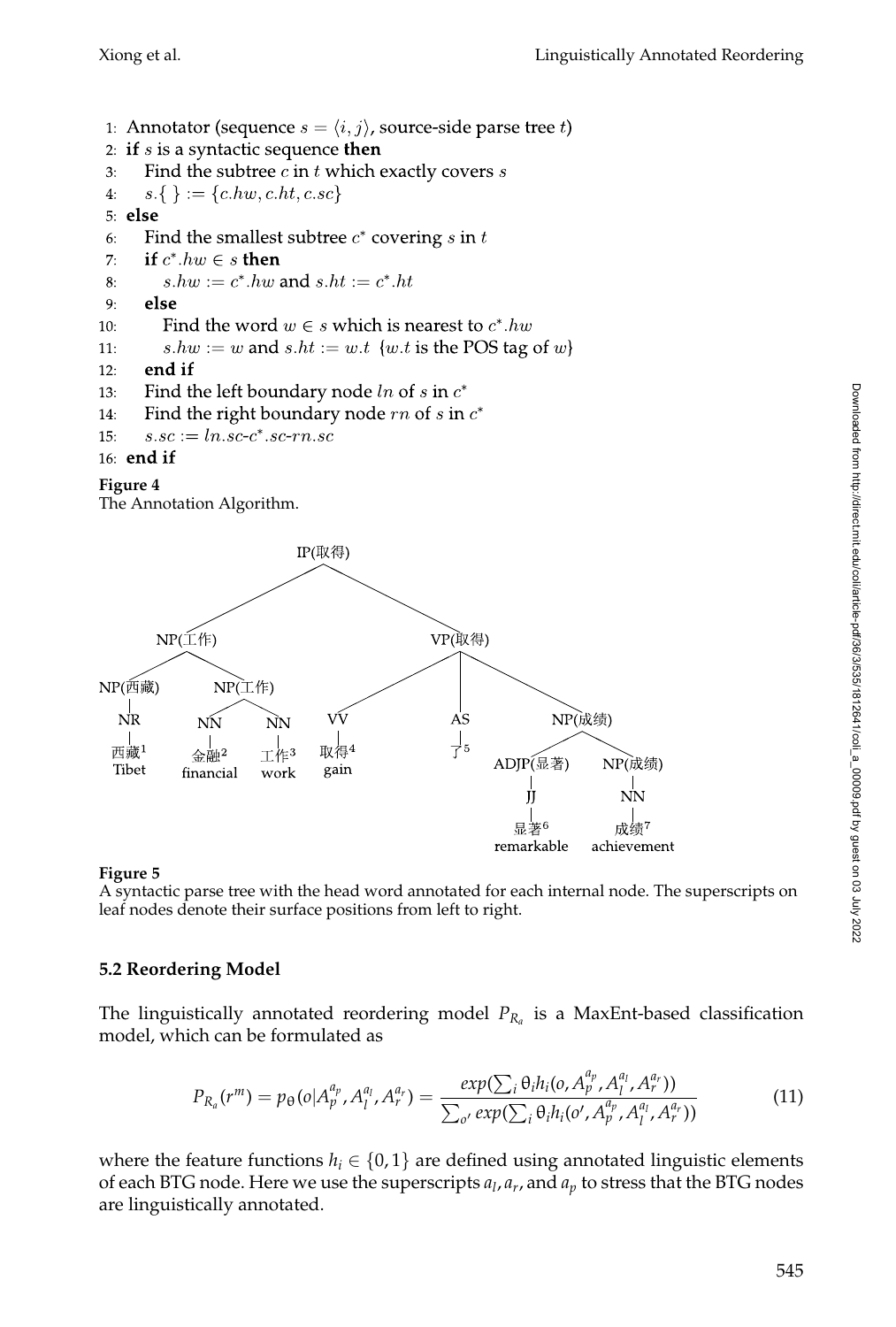|                        |    |     |                | Annotation samples according to the tree shown in Figure 5. |
|------------------------|----|-----|----------------|-------------------------------------------------------------|
| sequence               | hw | ht  | sc             |                                                             |
| $\langle 1, 2 \rangle$ | 金融 |     | NN NULL-NP-NN  |                                                             |
| $\langle 2, 3 \rangle$ | 工作 | NN. | NP             |                                                             |
| $\langle 2, 4 \rangle$ | 取得 |     | VV NP-IP-NP    |                                                             |
| $\langle 3, 4 \rangle$ |    |     | 取得 VV NP-IP-NP |                                                             |

*hw*/*ht* = the head word/tag, respectively; *sc* = syntactic category.

Each merging rule involves three nodes  $(A_p^{a_p}, A_l^{a_l}, A_r^{a_r})$  and each node has three linguistic elements (*hw*, *ht*,*sc*). Therefore, the model has nine features in total. Taking the left node  $A_l^{a_l}$  as an example, the model could use its head word *w* as a feature as follows:

$$
h_i(o, A_p^{a_p}, A_l^{a_l}, A_r^{a_r}) = \begin{cases} 1, & A_l^{a_l}.hw = w, o = straight \\ 0, & otherwise \end{cases}
$$

Training an LAR model also takes three steps. Firstly, we extract annotated reordering examples from source-side parsed, word-aligned bilingual data using the reordering example extraction algorithm and the annotation algorithm. We then generate features using the linguistic elements of these examples. Finally we tune feature weights to build the MaxEnt model.

### **5.3 Combining LAR and BWR**

LAR and BWR can be combined at two different levels:

- 1. **Feature level.** Because both LAR and BWR are trained under the maximum entropy principle, we can combine linguistically annotated features from LAR and boundary word features from BWR together and train a single MaxEnt model. We call this method **All-in-One** combination.
- 2. **Model level.** We can also train two reordering models separately and integrate them into BTG-based SMT

$$
P(D) = P_T(r_{1..n_l}^l) \cdot P_{R_b}(r_{1..n_m}^m)^{\lambda_{R_b}} \cdot P_{R_a}(r_{1..n_m}^m)^{\lambda_{R_a}} \cdot P_L(e)^{\lambda_L} \cdot exp(|e|)^{\lambda_w}
$$
\n
$$
(12)
$$

where  $P_{R_h}$  is the BWR reordering model and  $P_{R_a}$  is the LAR reordering model. We call this combination **BWR+LAR**.

We will empirically compare these two combination methods in Section 7.4.

# **6. A New Syntax-Based Reordering Analysis Method**

In order to understand the influence of linguistic knowledge on phrase reordering, we propose a syntax-based method to analyze phrase reordering. In this analysis method,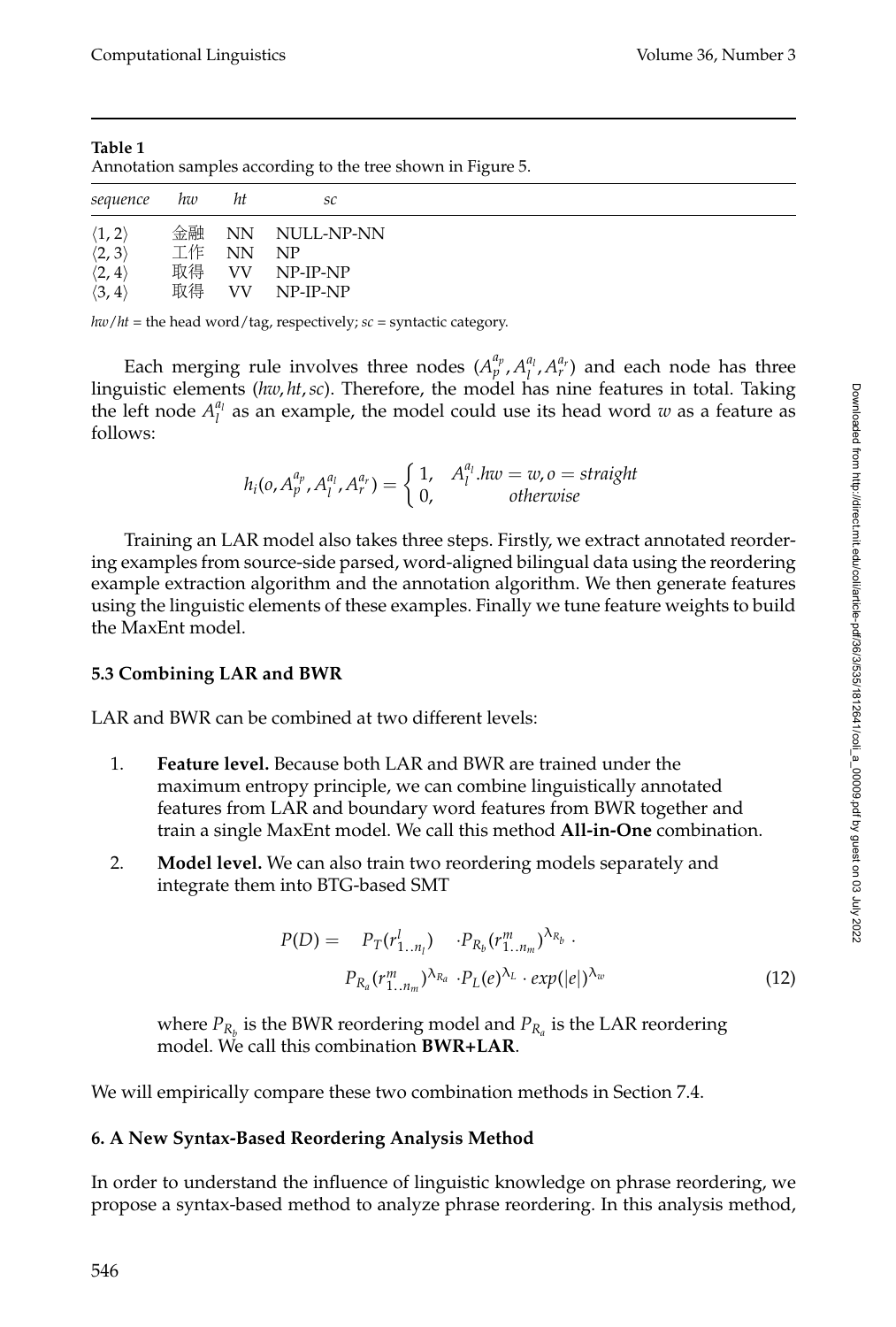we leverage the alignments between source-side parse trees and reference/system translations to summarize syntactic reordering patterns and calculate syntax-based measures of precision and recall for each syntactic constituent.

### **6.1 Overview**

The alignment between a source parse tree and a target string is a collection of relationships between parse tree nodes and their corresponding target spans.<sup>5</sup> A **syntactic reordering pattern (SRP)** is defined as

$$
\langle \alpha \rightarrow \beta_1 ... \beta_n \propto [i_1] ... [i_n] \rangle
$$

The first part of an SRP is a CFG structure on the source side and the second part [*i*1]...[*in*] indicates the order of target spans β*<sup>T</sup>* <sup>1</sup> ...β*<sup>T</sup> <sup>n</sup>* of nonterminals β1...β*<sup>n</sup>* on the target side.<sup>6</sup>

Let's take the VP structure  $VP \rightarrow PP_1VP_2$  as an example to explain how the precision and recall can be obtained. On the target side, the order of  $PP_1^T$  and  $VP_2^T$ might be [1][2] or [2][1]. Therefore we have two syntactic reordering patterns for this structure:

 $\langle VP \rightarrow PP_1VP_2 \propto [1][2] \rangle$  and  $\langle VP \rightarrow PP_1VP_2 \propto [2][1] \rangle$ 

Suppose that the two reordering patterns occur *a* times in the alignments between source parse trees and reference translations, *b* times in the alignments between source parse trees and system translations, and *c* times in both alignments. Then the reordering precision/recall for this structure is *c*/*b* and *c*/*a*, respectively. We can further calculate the F<sub>1</sub>-score as  $2 \times c/(a + b)$ . These syntax-based metrics intuitively show how well the reordering model can reorder this structure. By summarizing all reordering patterns of all constituents, we can obtain an overall precision, recall, and  $F_1$ -score for the tested reordering model.

This new syntax-based analysis for reordering is motivated in part by recent work which transforms the order of nodes in the source-side parse tree before translation (Xia and McCord 2004; Collins, Koehn, and Kucerova 2005; Li et al. 2007; Wang, Collins, and Koehn 2007). Here we focus on the order transformation of syntactic constituents performed by reordering models during translation. In addition to aligning parse trees with reference translations, we also align parse trees with system translations so that we can learn the movement of syntactic constituents carried out by the reordering models and investigate the performance of the reordering models by comparing both alignments.

For notational convenience, we denote syntactic reordering patterns that are extracted from the alignments between source parse trees and reference translations as **REF-SRP** and those from the alignments between source parse trees and system translations as **SYS-SRP**. We refer to those present in both alignments under some conditions

<sup>5</sup> We adopt the definition of **span** from Fox (2002): Given a node *n* that covers a word sequence *sp*...*si*...*sq* and a word alignment matrix *M*, the target words aligned to *n* are { $t_i : t_i \in M(s_i)$ }. We define the target span of node *n* as  $n^T = (min({t_i}), max({t_i})).$  Note that  $n^T$  may contain words that are not in  $\{t_i\}$ .

<sup>6</sup> Please note that the order of structures may not be defined in some cases (see Section 6.3).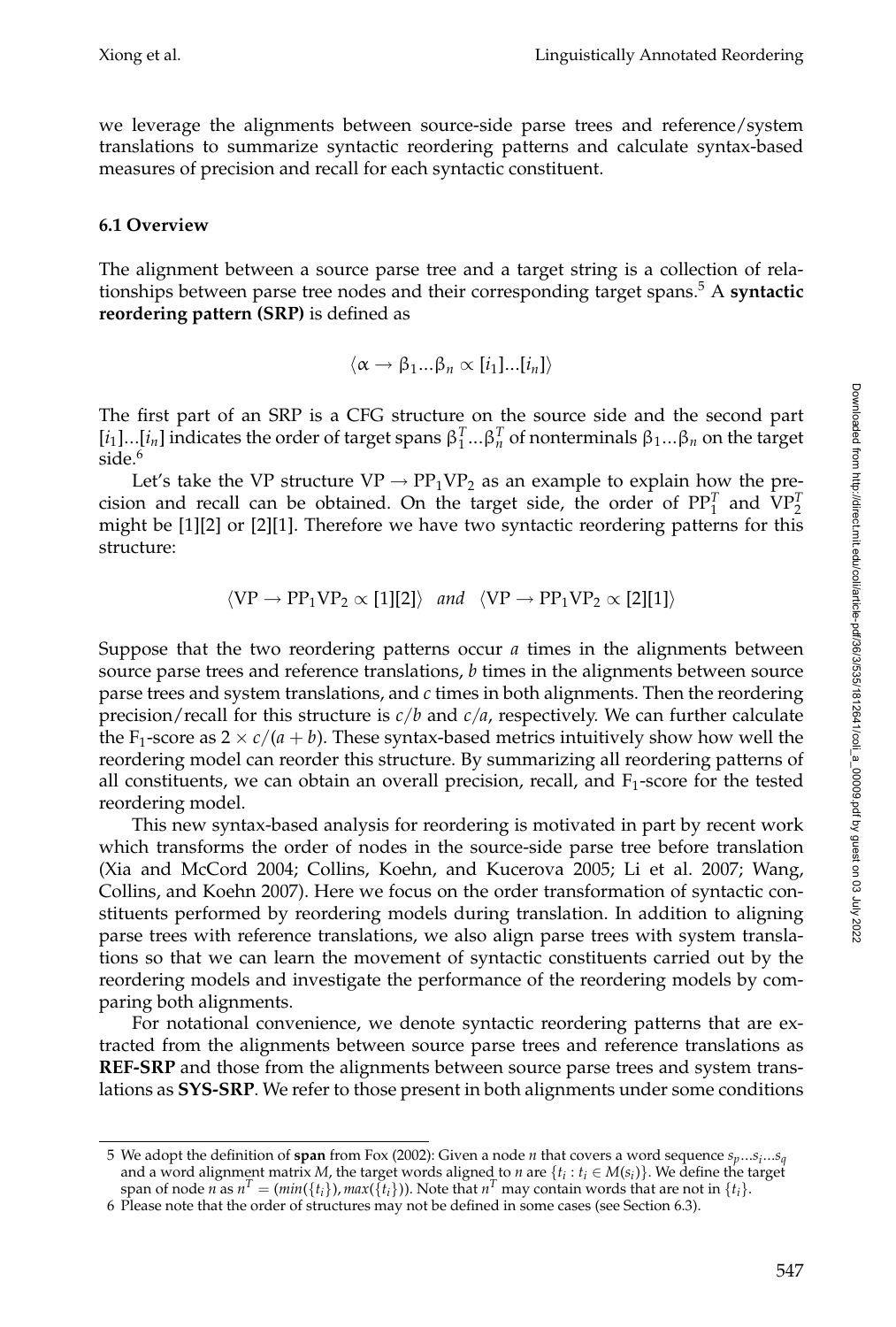that will be described in Section 6.4 as **MATCH-SRP**. To conduct a thorough analysis on the reorderings, we carry out the following steps on the test corpus (source sentences + reference translations):

- 1. Parse source sentences.
- 2. Generate word alignments between source sentences and reference translations as well as word alignments between source sentences and system translations.
- 3. According to the word alignments of Step 2, for each multi-branching node  $\alpha \rightarrow \beta_1...\beta_n$  in the source parse tree generated in Step 1, find the target spans  $β_1^T...β_n^T$  and their order  $[i_1]...[i_n]$  in the reference and system translations, respectively.
- 4. Generate REF-SRPs, SYS-SRPs, and MATCH-SRPs according to the target orders generated in Step 3 for each multi-branching node.
- 5. Summarize all SRPs and calculate the precision and recall as described above.

We further elaborate Steps 2–4 in the Sections 6.2–6.4.

# **6.2 Generating Word Alignments**

To obtain word alignments between source sentences and multiple reference translations, we pair the source sentences with each of the reference translations and include the created sentence pairs in our bilingual training corpus. Then we run GIZA++ on the new corpus in both directions, and apply the "grow-diag-final" refinement rule (Koehn et al. 2005) to produce the final word alignments.

To obtain word alignments between source sentences and system translations, we store the word alignments within each phrase pair in our phrase table. When we output the system translation for a source sentence, we trace back the original source phrase for each target phrase in the system translation. This will generate a phrase alignment between the source sentence and system translation. Given the phrase alignment and word alignments within the phrase stored in the phrase table, we can easily obtain word alignments between the whole source sentence and system translation.

# **6.3 Generating Target Spans and Orders**

Given the source parse tree and the word alignment between a source sentence and a reference/system translation, for each multi-branching node  $\alpha \rightarrow \beta_1...\beta_n$ , we firstly determine the target span  $\beta_i^T$  for each child node  $\beta_i$  following Fox (2002). If one child node is aligned to NULL, we define a special target span for it. The order for this special target span will remain the same as the child node occurring in  $\beta_1...\beta_n$ .

Two target spans may overlap with each other because of inherent divergences between two languages or noise in the word alignment. When this happens on two neighboring nodes  $β<sub>i</sub>$  and  $β<sub>i+1</sub>$ , we combine these two nodes together and redefine a target span  $\beta_{i\&i+1}^T$  for the combined node. This process will be repeated until no more neighboring nodes can be combined. For example, the target span of nodes *a* and *b* in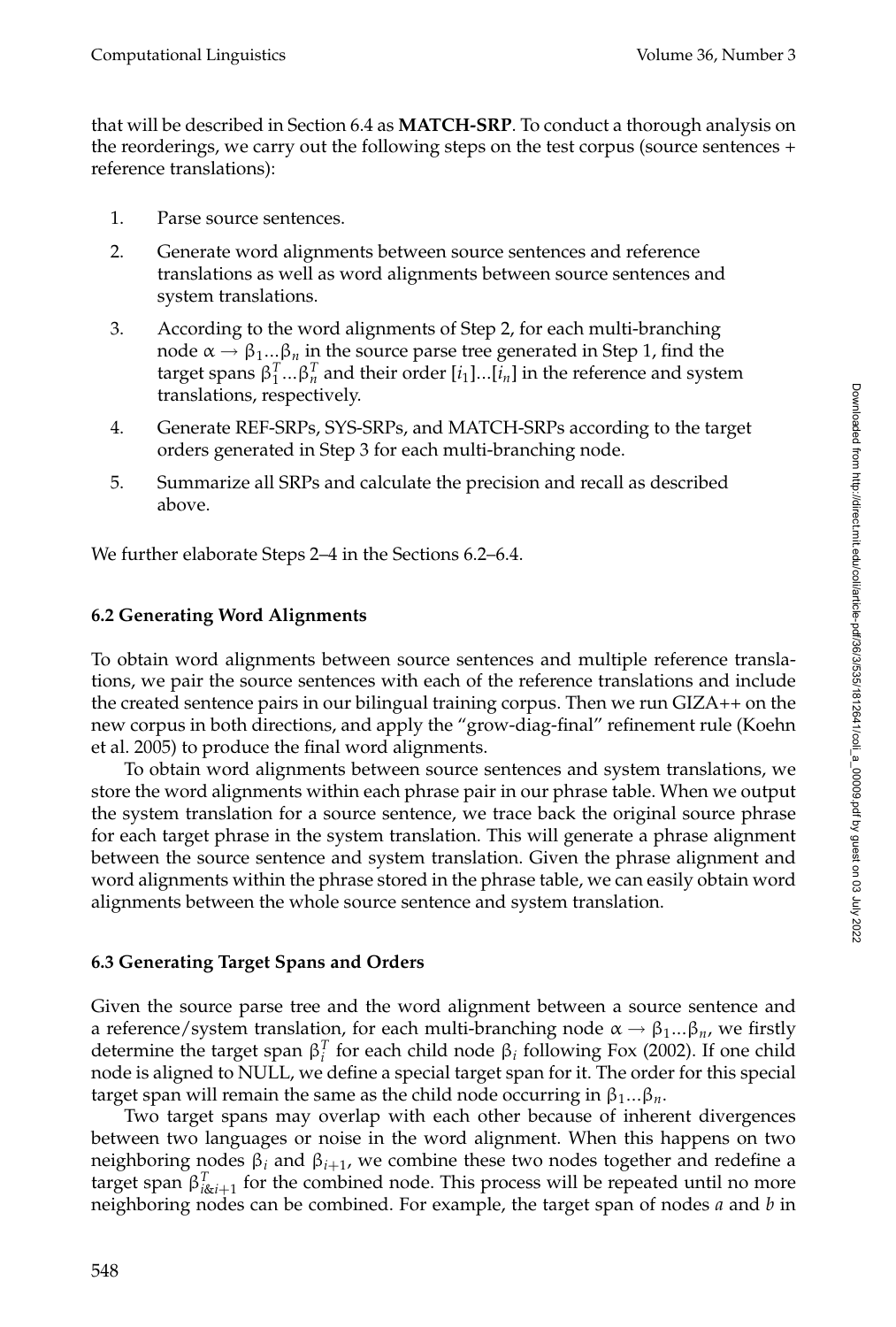

#### **Figure 6**

An example source parse tree with the word alignment between the source sentence and the target translation. Dotted lines show the word alignment.

Figure 6 overlap  $((1, 3)$  vs.  $(2, 2))$ . Therefore these two nodes are to be combined into a new node, whose target span is (1, 3).

After performing all necessary node combinations, if there are no more overlaps, we call the multi-branching node **reorderable**, otherwise **non-reorderable**. To get a clearer picture of the reorderable nodes, we divided them into two categories:

- **fully reorderable** if all target spans of child nodes don't overlap;
- **partially reorderable** if some child nodes are combined due to overlapping.

In Figure 6, both nodes *a* and *c* are fully reorderable nodes.<sup>7</sup> Node *d* is a partially reorderable node. Node  $g$  is a non-reorderable node because (1) the target spans of its child nodes *d* and *f* overlap, and (2) child nodes *d* and *f* cannot be combined because they are not neighbors.

Because we have multiple reference translations for each source sentence, we can define multiple orders for  $\{\beta_i^T\}_{1}^n$ . If one node is non-reorderable in all reference translations, we call it **REF-non-reorderable**, otherwise **REF-reorderable**. To specify the reorderable attribute of a node in the system translation, we prefix "SYS-" to {nonreorderable, reorderable, fully-reorderable, partially-reorderable}.

# **6.4 Generating SRPs**

After we obtain the orders of the child nodes for each multi-branching node, we generate REF-SRPs and SYS-SRPs from the fully/partially reorderable nodes. We obtain the

<sup>7</sup> Their target translations are interrupted by the other node's translation. We will discuss this situation in Section 8.5.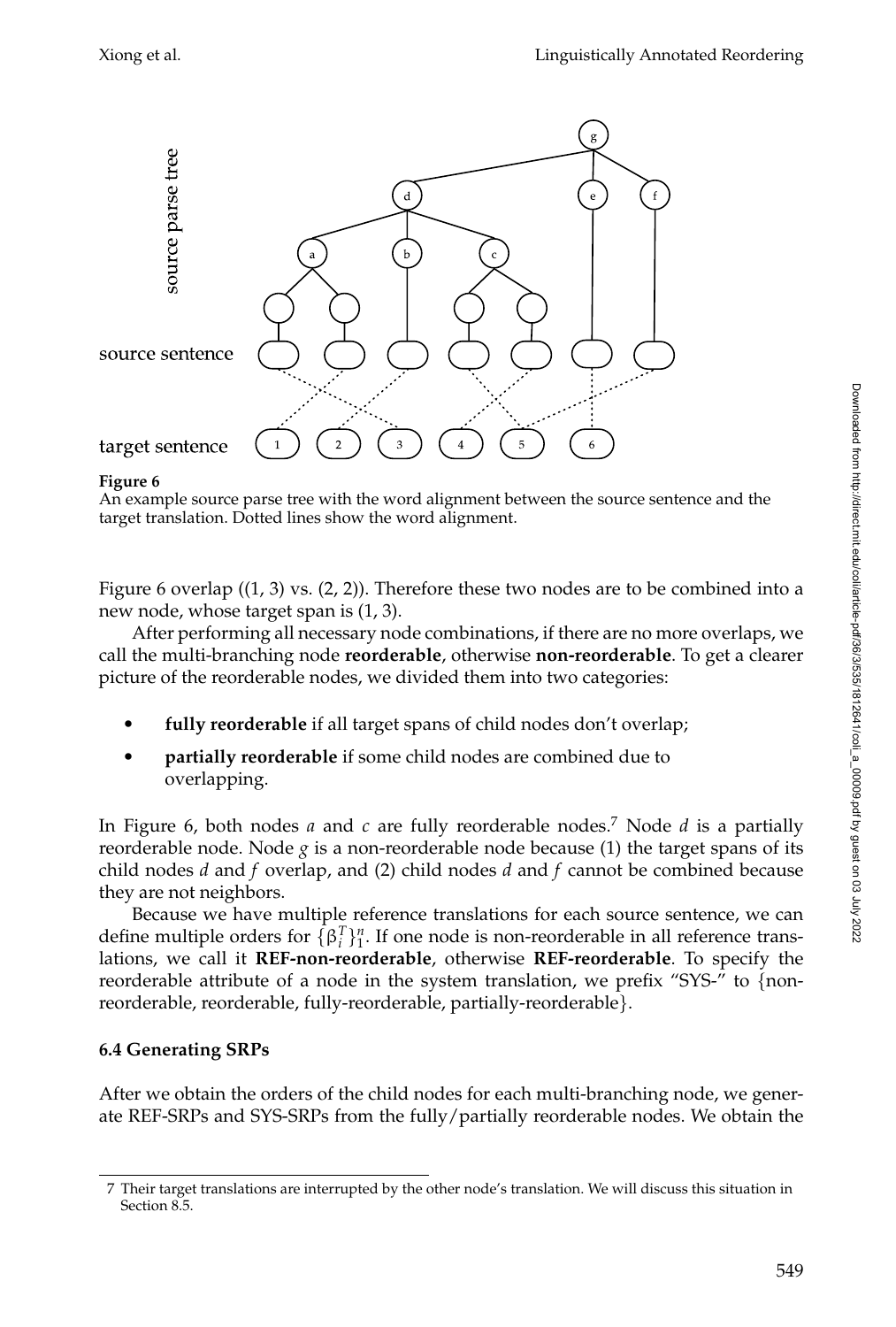MATCH-SRP for each multi-branching node by comparing the obtained SYS-SRP with the REF-SRPs for this node under the following conditions:

- 1. Because we have multiple reference translations, we may have different REF-SRPs. We compare the SYS-SRP with the REF-SRP where the reference translation for this node (the sequence within the target span of the node defined by the REF-SRP) has the shortest Levenshtein distance (Navarro 2001) to that of the system translation.
- 2. If there are combined nodes in SYS/REF-SRPs, they are treated as a unit when comparing, without considering the order within each combined node. If the order of the SYS-SRP and the selected REF-SRP matches, we have one MATCH-SRP for the node.

Let's give an example to explain these conditions. Suppose that we are processing the structure  $VP \rightarrow PP_1ADVP_2VP_3$ . We obtain four REF-SRPs from four different reference translations and one SYS-SRP from the system output. Here we only show the orders:

> Ref.a : [3][1][2] Ref.b : [3][2][1] Ref.c&d : [2][3][1] SYS : [3][1&2]

References *c* and *d* have the same order. Therefore we have three different REF-SRPs for this structure. In the SYS-SRP,  $PP_1$  and  $ADVP_2$  are combined and moved to the right side of  $VP<sub>3</sub>$ . Supposing that the system translation for this structure has the shortest edit distance to that of Reference *b*, we use the order of Reference *b* to compare the system order. In the Reference *b* order, both  $PP_1$  and  $ADVP_2$  are also moved to the right side of VP3. Therefore the two orders of Reference *b* and SYS match. We have one matched SRP for this structure.

# **7. Evaluation**

Our system is a BTG-based phrasal SMT system, developed following Section 2. We integrate the boundary word–based reordering model and the linguistically annotated reordering model into our system according to our reordering configuration. We carried out various experiments to evaluate the reordering example extraction algorithms of Section 3, the linguistically annotated reordering model vs. boundary word–based reordering model, and the effects of linguistically annotated features on the Chinese-to-English translation task of the NIST MT-05 using large scale training data.

# **7.1 Experimental Setup**

We ran GIZA++ (Och and Ney 2000) on the parallel corpora (consisting of 101.93M Chinese words and 112.78M English words) listed in Table 2 in both directions and then applied the "grow-diag-final" refinement rule (Koehn, Och, and Marcu 2003) to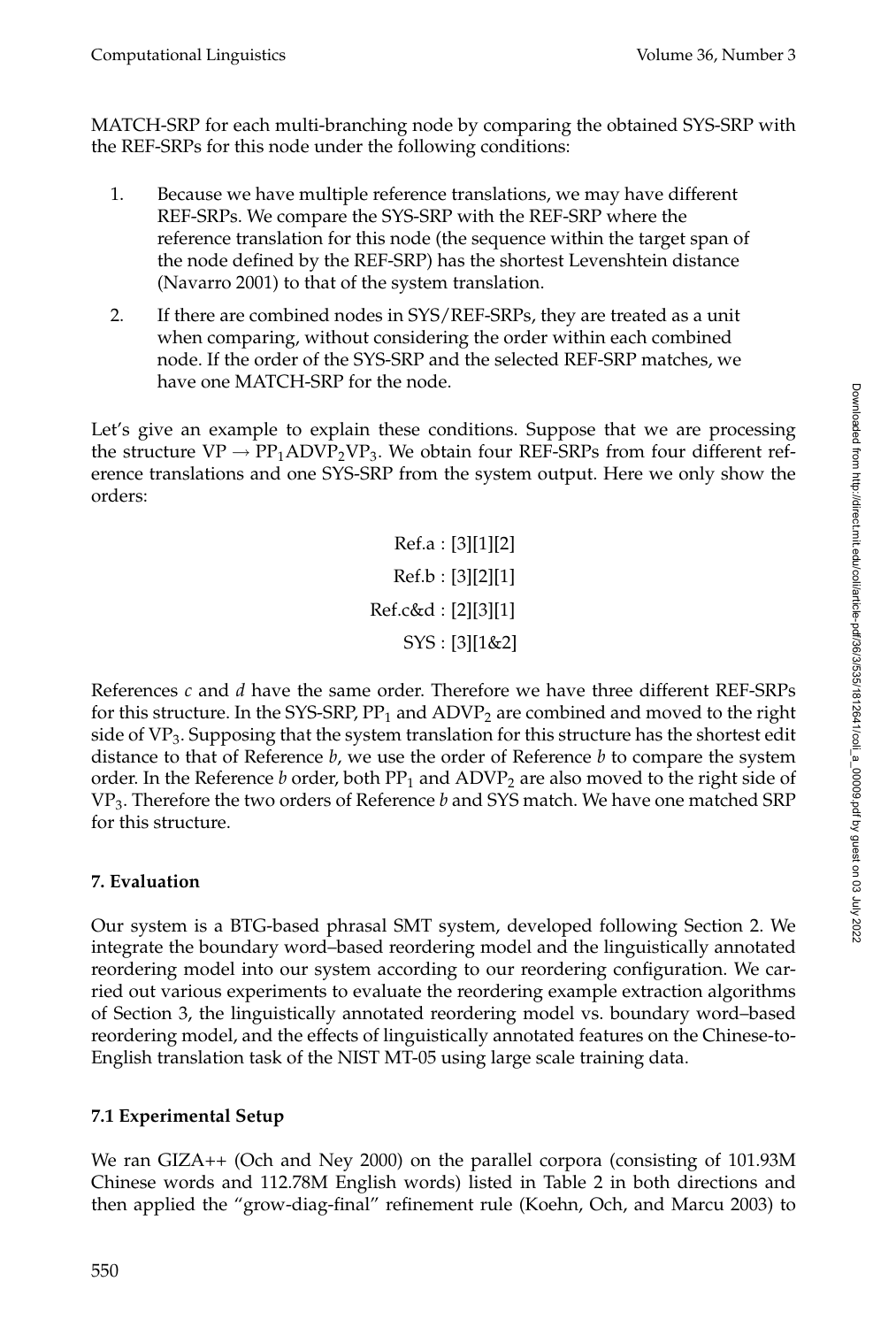| Corpus                       | LDC catalog | Chinese words | English words |  |
|------------------------------|-------------|---------------|---------------|--|
| <b>United Nations</b>        | LDC2004E12  | 68.63M        | 76.99M        |  |
| Hong Kong News               | LDC2004T08  | 15.07M        | 15.89M        |  |
| Sinorama Magazine            | LDC2005T10  | 10.26M        | 9.64M         |  |
| <b>FBIS</b>                  | LDC2003E14  | 7.09M         | 9.28M         |  |
| Xinhua                       | LDC2002E18  | 0.40M         | 0.43M         |  |
| Chinese News Translation     | LDC2005T06  | 0.28M         | 0.31M         |  |
| Chinese Treebank             | LDC2003E07  | 0.10M         | 0.13M         |  |
| Multiple Translation Chinese | LDC2004T07  | 0.10M         | 0.11M         |  |
| Total                        |             | 101.93M       | 112.78M       |  |

Corpora used.

obtain many-to-many word alignments. From the word-aligned corpora, we extracted bilingual phrases.

We used all corpora listed in Table 2 except for the United Nations corpus to train our reordering models, which consist of 33.3M Chinese words and 35.79M English words. We ran the reordering example extractor AExtractor and TExtractor of Section 3 on the chosen word-aligned corpora. We then extracted boundary word features from the reordering examples. To extract linguistically annotated features, we parsed the Chinese side of the chosen parallel text using a Chinese parser (Xiong, Liu, and Lin 2005) which was trained on the Penn Chinese Treebank with an  $F_1$ -score of 79.4%. We ran the off-the-shelf MaxEnt toolkit<sup>8</sup> to tune the reordering feature weights with the iteration number set to 100 and Gaussian prior to 1 to avoid overfitting.

We built our 4-gram language model using the SRILM toolkit (Stolcke 2002), which was trained on the Xinhua section of the English Gigaword corpus (181.1M words). We selected 580 short sentences (not exceeding 50 characters per sentence) from the NIST MT-02 evaluation test data as our development set (18 words/31 characters per sentence). The NIST MT-05 test set includes 1,082 sentences with an average of 27.4 words/47.6 characters per sentence. The reference corpus for the NIST MT-05 test set contains four translations per source sentence. Both the development and test sets were also parsed using the parser mentioned above.

Our evaluation metric is the case-insensitive BLEU-4 (Papineni et al. 2002) using the shortest reference sentence length for the brevity penalty. The model feature weights are tuned on the development set to maximize BLEU using MERT (Och 2003). Statistical significance in BLEU score differences is tested by paired bootstrap re-sampling (Koehn 2004).

# **7.2 Bias in AExtractor**

As described in Section 3, AExtractor selectively extracts reordering examples. This selective extraction raises three questions:

1. Is it necessary to extract all reordering examples?

<sup>8</sup> Available at: http://homepages.inf.ed.ac.uk/s0450736/maxent toolkit.html.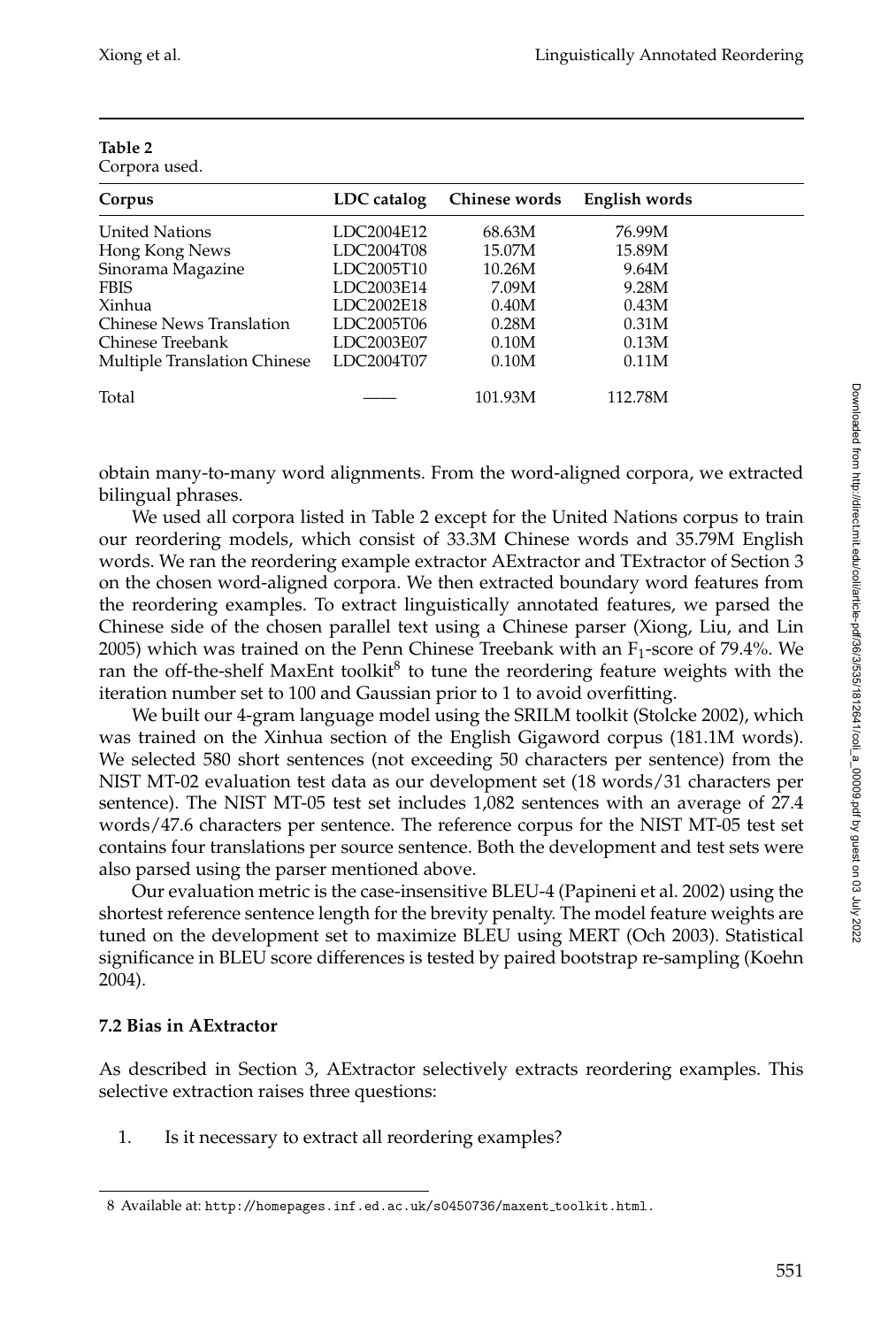- 2. If it is not necessary, do the heuristic selection rules impose any bias on the reordering model? For example, if we use the strINV selection rule, meaning that we always extract the largest block pairs for inverted reordering examples, does the reordering model prefer swappings on larger blocks to those on smaller blocks?
- 3. Does the bias have a strong impact on the performance in terms of BLEU score?

The answer to the first question is no. Firstly, it is practically undesirable to extract all reordering examples because even a very small training set will produce millions of reordering examples if we enumerate all block pair combinations. Secondly, extracting all reordering examples introduces a great amount of noise into training and therefore undermines the final reordering model. In Table 3, we show the number of reordering examples extracted using different extraction algorithms and selection rules. The AExtractor with the COMBO selection rule extracts the largest number of reordering examples. However, it does not obtain the highest BLEU score compared with other selection rules which extract a smaller number of reordering examples. This empirically suggests that there is no need to extract all reordering examples.

To answer the second question, we trace the best BTG trees produced on the test set by our system. The BWR reordering model is trained on reordering examples which are extracted using different selection rules. Then we calculate the average number of words on the target side which are covered by binary nodes in a straight order. We refer to this number as **straight average length**. Similarly, **inverted average length** is calculated on all binary nodes in an inverted order. The third and fourth columns of Table 3 show the two average variables. Comparing these average numbers, we clearly observe that two selection rules indeed impose noticeable bias on the reordering model.

- - The strINV selection rule, which always extracts the largest block pairs for inverted reordering examples, has the largest inverted average length. This indicates that the strINV rule biases the reordering model towards larger swappings.
- - On the contrary, the STRinv selection rule, which extracts the largest block pairs for straight reordering examples and smallest pairs for inverted reordering examples, has the largest straight average length and a

**Table 3**

Comparison of reordering example extraction algorithms and selection rules. We only use BWR as the reordering model for this comparison.

| Ext. Alg.<br>(Sel. rule)                                          | Reordering<br>Examples     | Straight<br>Avg. Len. | Inverted<br>Avg. Len. | <b>BLEU</b>             |  |
|-------------------------------------------------------------------|----------------------------|-----------------------|-----------------------|-------------------------|--|
| AExtractor (strINV)<br>AExtractor (STRinv)<br>AExtractor (RANDOM) | 10.06M<br>10.06M<br>10.06M | 15.8<br>17.3<br>14.7  | 14.5<br>12.8<br>11.8  | 32.37<br>32.47<br>32.24 |  |
| <b>AExtractor (COMBO)</b><br>TExtractor                           | 23.27M<br>14.30M           | 13.8<br>15.0          | 13.5<br>14.1          | 32.10<br>29.95          |  |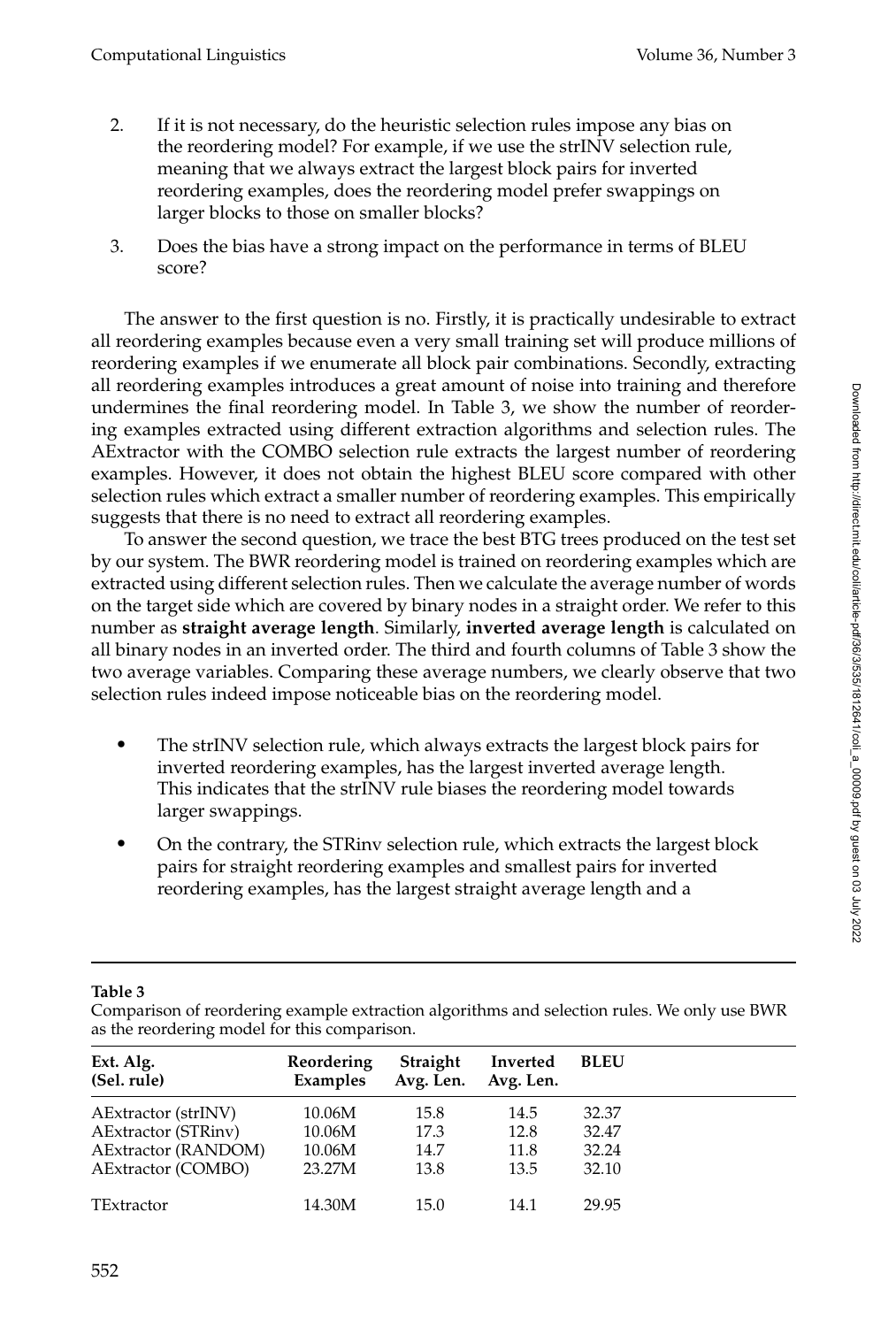relatively much smaller inverted average length. This suggests that the STRinv rule makes the reordering model prefer smaller swappings.

Note that the selection rules RANDOM and COMBO do not impose bias on the length of extracted reordering examples compared with strINV and STRinv. The latter two selection rules have special preferences on the length of reordering examples and transfer these preferences to the reordering models as shown in Table 3.

Because the preference for reordering larger/smaller blocks is imposed by the reordering example extraction algorithm with special selection rules, one might wonder whether we can allow the decoder to decide its own reordering preference. We add two new features to our translation model: reordering count penalty (*rc*) and reordering length penalty (*rl*). We accumulate *rc* whenever two neighboring BTG nodes are reordered. And at the same time we add the number of words which are covered by these two neighboring nodes to *rl*. Their weights are tuned using MERT to maximize BLEU score on the development set with other model feature weights. These two features are similar to the widely used word/phrase penalty features. Tuning the weights of the word/phrase penalty features, we can allow the decoder to favor shorter or longer phrases. Similarly, with the two new features *rc* and *rl*, we can allow the decoder to favor shorter or longer reorderings.

We conducted experiments using reordering examples which are extracted with the RANDOM and COMBO selection rules because these two rules do not impose bias on the length of reordering examples. Observing the optimized weights of *rc* and *rl* on the development set, we find that the decoder rewards larger *rc* but smaller *rl*. This means that the decoder prefers shorter reorderings to longer reorderings. However, the BLEU scores on the test set are 31.89 and 32.0 for RANDOM and COMBO, respectively, which are worse than the BLEU scores of RANDOM and COMBO without using *rc* and *rl* in Table 3, and also worse than the performance of strINV and STRinv which impose preferences on reordering examples. This seems to suggest that the preference for shorter/longer reorderings imposed by the reordering example extraction algorithm is better than that decided by the decoder itself.

Finally, for the last question, we observe from Table 3 that BLEU scores are not that much different although we have quite the opposite bias imposed by different selection rules. The changes in BLEU score, which happen when we shift from one selection rule to the other, are limited to a maximum of 1.2%. Among the four selection rules, the STRinv rule achieves the highest BLEU score. The reason might be that the bias towards smaller swappings imposed by this rule helps the decoder to reduce incorrect longdistance swappings (Xiong et al. 2008b).

# **7.3 AExtractor vs. TExtractor**

We further compared the two algorithms for reordering example extraction. In Table 3, we find that TExtractor significantly underperforms in comparison to AExtractor. This is because the transformation from decomposition trees to BTG trees is not complete. Many crossing links due to errors and noise in word alignments generated by GIZA++ make it impossible to build BTG nodes over the corresponding words. It would be better to use alignments induced by the ITG and EM procedure described in Section 3.2 but this has a very high cost.

Given the comparison in Table 3, we use AExtractor with the STRinv selection rule to extract reordering examples for both BWR and LAR in all experiments described below.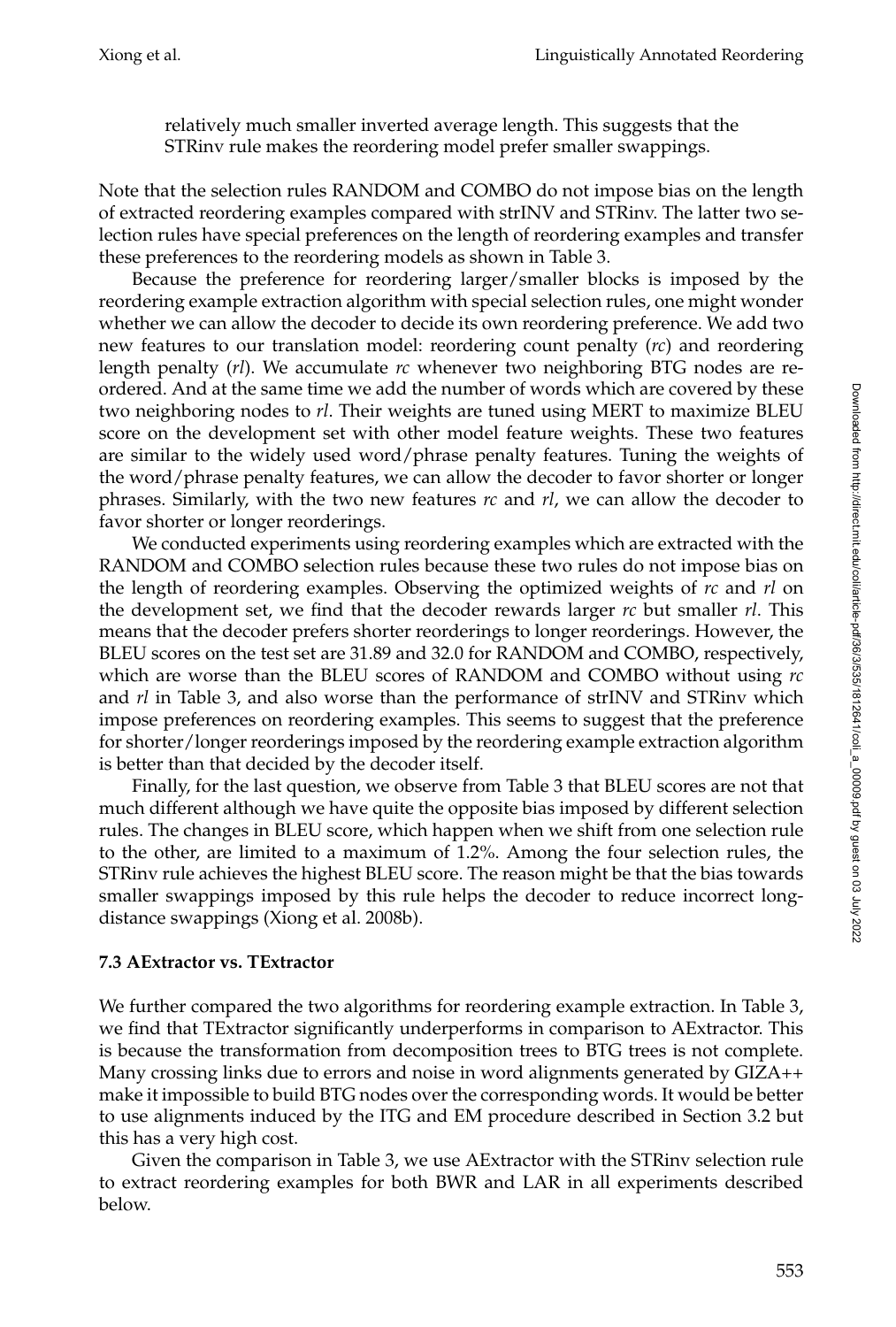# **7.4 LAR vs. BWR**

Table 4 shows the results of the different integration of BWR and LAR into our systems. Only using LAR achieves a BLEU score of 32.17, which is comparable to that of BWR. This suggests that LAR is promising given that:

- - LAR uses many fewer features than BWR does. According to our statistics, LAR contains only 166.1k linguistically annotated features whereas BWR has 451.4k boundary word features.
- - Syntactic divergences between the source and target languages as well as parse errors prevent the effective use of syntactic knowledge for phrase reordering (see the in-depth analysis in Section 8.2.2).

Although BWR marginally outperforms LAR (32.47 vs. 32.17), simple boundary word features are not adequate to move phrases to appropriate positions because they cannot recognize syntactic contexts which are very relevant to phrase reordering. Therefore the best way to reorder a phrase is to combine BWR and LAR so that we can use syntactic information on the one hand and not worry too much about syntactic divergences on the other hand.

As described in Section 5.3, we can combine BWR and LAR at two levels: the feature level and the model level. When we combine them at the model level, we achieve an absolute improvement of 0.83 and 1.13 BLEU points over BWR and LAR, respectively, which are both statistically significant ( $p < 0.01$ ). This shows that LAR and BWR are complementary to each other and in particular that using linguistic knowledge can significantly improve a very competitive lexicalized reordering model (BWR).

The other combination method All-in-One (at the feature level) also obtains significant improvements over BWR and LAR but marginally underperforms compared to BWR+LAR. In our later experiments we use the combination method BWR+LAR.

# **7.5 Varying Training Data Size**

To investigate how LAR improves BWR when we vary our training data size, we carried out experiments on three different training data sets: **FBIS** (7.09M Chinese words, 9.28M English words); **Large1**, which includes all corpora listed in Table 2 except for the United Nations corpus (33.3M Chinese words, 35.79M English words); and **Large2**, which

| Table 4<br>BLEU scores for LAR, BWR, and their combinations. |                                |  |
|--------------------------------------------------------------|--------------------------------|--|
| <b>Reordering Configuration</b>                              | <b>BLEU</b>                    |  |
| BWR<br>LAR                                                   | 32.47<br>32.17                 |  |
| All-in-One<br>BWR+LAR                                        | $33.03***++$<br>$33.30^{**}++$ |  |

\*\* = Significantly better than BWR ( $p < 0.01$ ); ++ = significantly better than LAR ( $p < 0.01$ ).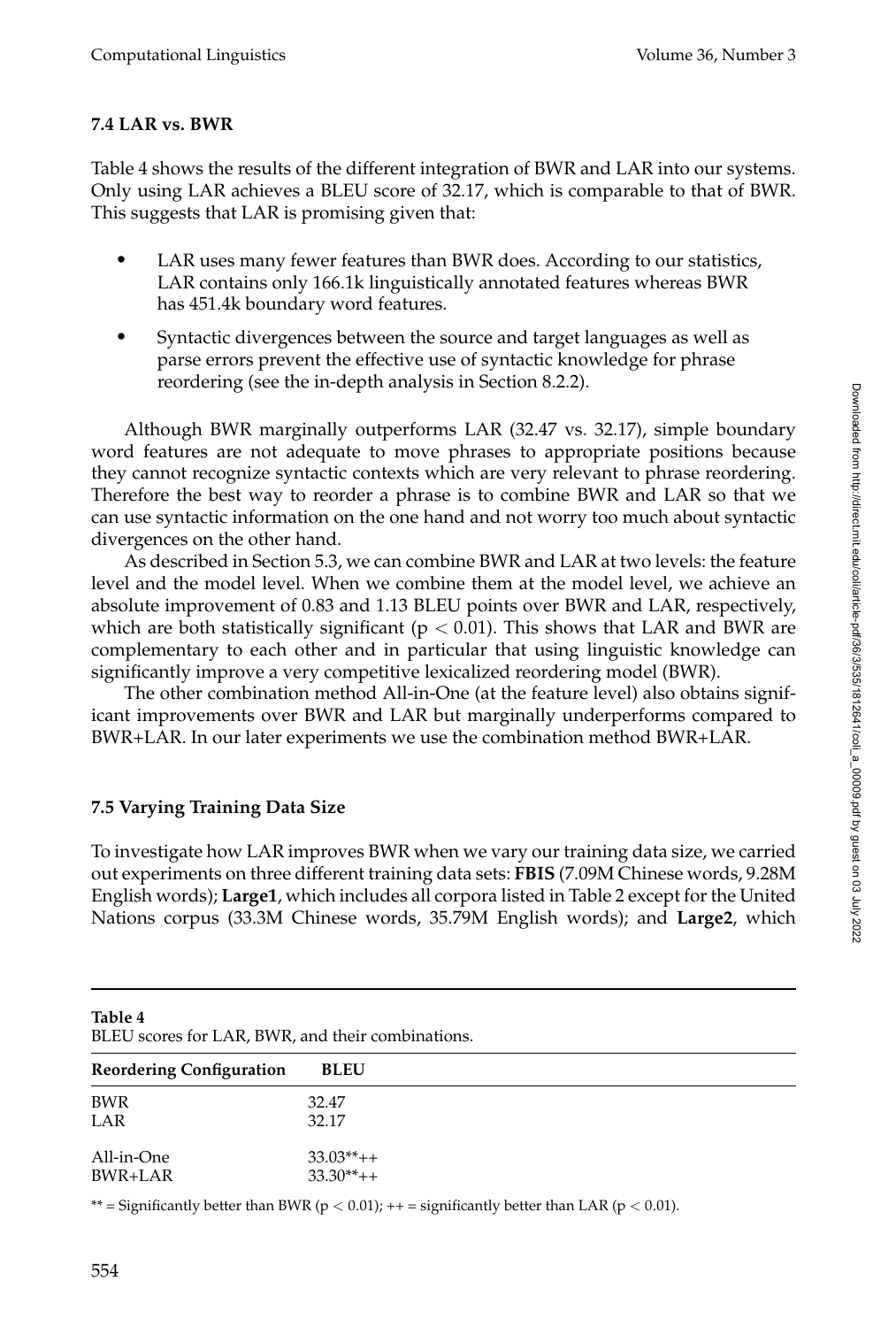BLEU scores on different training data sets. Large1 refers to the corpora listed in Table 2 except for the United Nations corpus. Large2 includes all corpora listed in Table 2.

|                       |                |                | Training Data BWR BWR+LAR Improvement |  |
|-----------------------|----------------|----------------|---------------------------------------|--|
| <b>FBIS</b><br>Large1 | 24.97<br>29.96 | 26.52<br>30.78 | 1.55<br>0.82                          |  |
| Large <sub>2</sub>    | 32.47          | 33.30          | 0.83                                  |  |

consists of Large1 and the United Nations corpus (101.93M Chinese words, 112.78 English words). The language model remains the same for these three data sets because it is trained on a much larger data set (181.1M words).

Table 5 shows the results. We observe that BWR+LAR is able to achieve a larger improvement of 1.55 BLEU points over BWR on smaller training data. When we enlarge the training data set from FBIS to Large1, both BWR and BWR+LAR improve quite a bit. The difference between them is narrower, 0.82 BLEU points, but still significant. When we continue to use more training data (Large2), the improvement obtained by integrating LAR becomes stable at the 0.8 level.

### **7.6 Effects of Linguistically Annotated Features**

We conducted further experiments to evaluate the effects of individual linguistically annotated features. Using the reordering configuration of BWR+LAR, we augment LAR's feature pool incrementally: firstly using only syntactic categories<sup>9</sup>( $\epsilon$ *c*) as features (170 features in total), then constructing composite categories (*cc*) for non-syntactic phrases  $(\epsilon c + c c)$  (8.6K features), and finally introducing head words and their POS tags into the feature pool ( $sc + cc + hw + ht$ ) (166.1K features). This series of experiments demonstrates the impact and degree of contribution made by each feature for reordering. The experimental results are presented in Table 6, from which we have the following observations:

- 1. Syntactic category alone improves the performance statistically significantly. The baseline feature set *sc* with only 170 features improves the BLEU score from 32.47 to 32.87.
- 2. Other linguistic information, provided by the categories of boundary nodes (*cc*) and head word/tag pairs (*hw* + *ht*), also improves phrase reordering. Producing composite categories for non-syntactic BTG nodes and integrating head word/tag pairs into LAR as reordering features are both effective, indicating that context information complements syntactic category for capturing reordering patterns.

<sup>9</sup> For a non-syntactic node, we only use the single category C, without constructing the composite category L-C-R.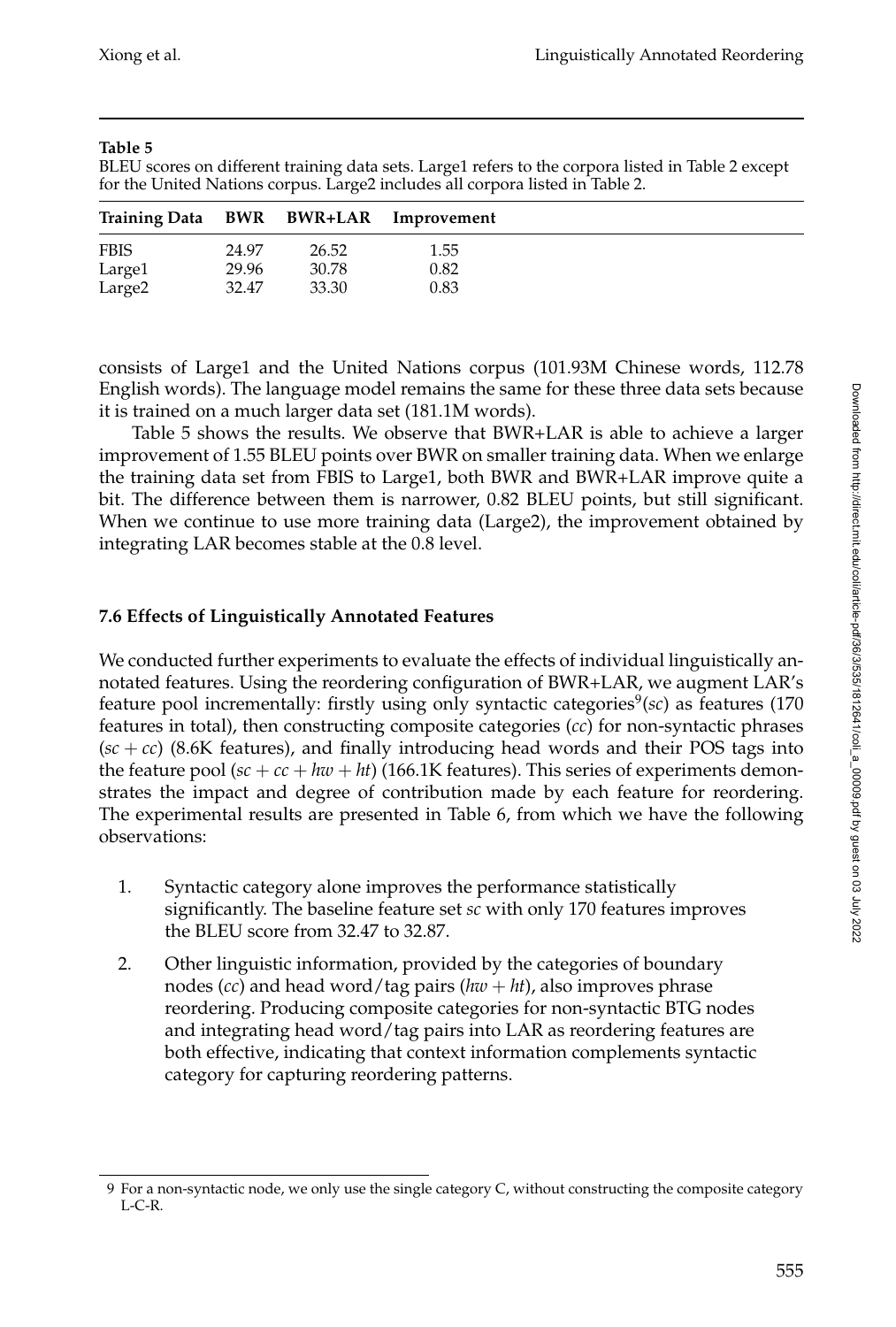The effect of the linguistically annotated reordering model. (*sc*) is the baseline feature set,  $(sc + cc)$  and  $(se + cc + hw + ht)$  are extended feature sets for LAR.

| <b>Reordering Configuration</b> | <b>BLEU</b>    |  |
|---------------------------------|----------------|--|
| <b>BWR</b>                      | 32.47          |  |
| $BWR + LAR$ (sc)                | 32.87*         |  |
| $BWR + LAR$ (sc + cc)           | $33.06**$      |  |
| $BWR + LAR$ (sc + cc + hw + ht) | $33.30^{**}++$ |  |

\* = almost significantly better than BWR (p < 0.075); \*\* = significantly better than BWR (p < 0.01); ++ = significantly better than BWR + LAR ( $\mathit{sc}$ ) ( $\it{p}$  < 0.01).

### **8. Analysis**

We first obtain system translations of the test corpus. We generate word alignments between source sentences and system/reference translations as described in Section 6.2. Then we follow the analysis steps of Section 6.1 to investigate syntactic constituent movement in the reference translations and system translations which are generated using two different reordering configurations: BWR+LAR vs. BWR. In LAR, we use the best reordering feature set  $(*x* + *cc* + *hw* + *ht*).$ 

### **8.1 Syntactic Constituent Movement: Overview**

If a syntactic constituent is fully reorderable or partially reorderable, it is considered to be movable as a unit. To denote the proportion of syntactic constituents to be moved as a unit, we introduce two variables **REF-R-rate** and **SYS-R-rate**, which are defined as

$$
SYS-R-rate = \frac{count(SYS-reorderable nodes)}{count(multi-branching nodes)}
$$
(13)

$$
REF-R-rate = \frac{count(REF-reorderable nodes)}{count(multi-branching nodes)}
$$
(14)

Table 7 shows the statistics of REF/SYS-reorderable nodes on the test corpus. From this table, we have the following observations:

- 1. A large number of nodes are REF-reorderable, accounting for 79.82% of all the multi-branching nodes. This number shows that, in reference translations, a majority of syntactic constituent movement across Chinese–English can be performed by directly permuting constituents in a sub-tree.
- 2. The R-rates of BWR and BWR+LAR are 77.46% and 81.79%, respectively. The R-rate of BWR+LAR is obviously higher than that of BWR, which suggests that BWR+LAR tends towards moving more syntactic constituents together than BWR does. We will discuss this further later.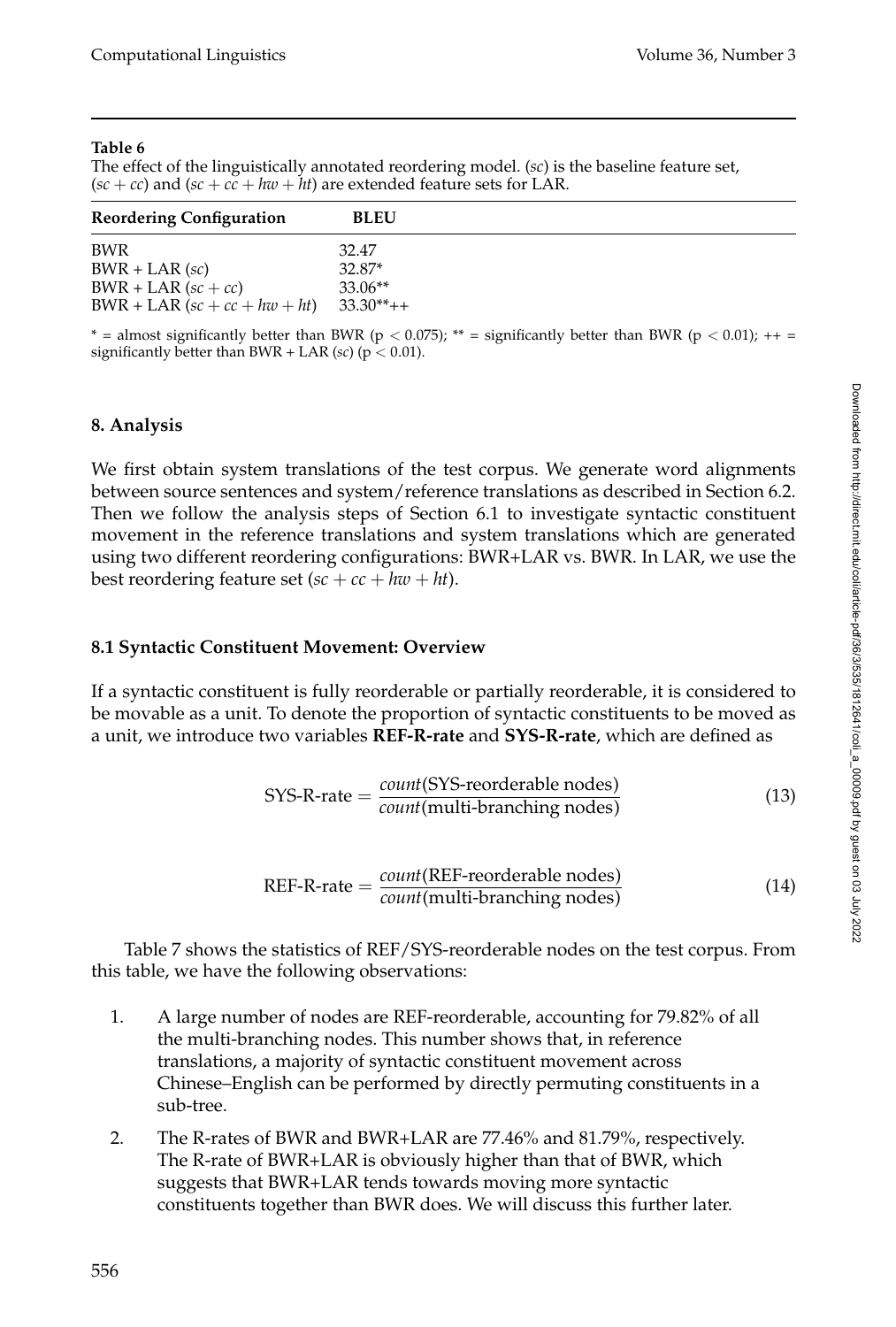|                                | <b>BWR</b> | <b>BWR+LAR</b> |  |
|--------------------------------|------------|----------------|--|
| multi-branching node           |            | 18.68          |  |
| REF-reorderable node           |            | 14.91          |  |
| REF-R-rate                     |            | 79.82%         |  |
| SYS-fully-reorderable node     | 13.16      | 14.01          |  |
| SYS-partially-reorderable node | 1.31       | 1.26           |  |
| SYS-R-rate                     | 77.46%     | 81.79%         |  |
|                                |            |                |  |

Statistics of multi-branching and REF/SYS-reorderable nodes per sentence.

### **8.2 Syntactic Constituent Movement among Multiple Reference Translations**

*8.2.1 Differences in Movement Orientation.* Because each source sentence is translated by four different human experts, we would like to analyze the differences among reference translations, especially on the orders of constituents being translated. Table 8 shows the overall distribution over the number of different orders for each multi-branching constituent among the reference translations.

In most cases (75.4%), four reference translations have completely the same order for syntactic constituents. This makes it easier for our analysis to compare the system order with the reference order. However, there are 22% cases where two different orders are provided, which shows the flexibility of translation. According to our study, noun phrases taking DNP or CP modifiers, as well as DNPs and CPs themselves, are more likely to be translated in two different orders. Table 9 shows the percentages in which two different orders for these constituents are observed in the reference corpus.

DNP and CP are always used as pre-modifiers of noun phrases in Chinese. They often include the particle word  $\hat{F}$  (*of*) at the ending position. The difference is that DNP constructs a phrasal modifier whereas CP constructs a relative-clause modifier. There is no fixed reordering pattern for DNP and CP and therefore for NP which takes DNP/CP as a pre-modifier. In the DNP  $\rightarrow$  NP DEG structure, the DEG ( $\sharp$ ) can be

**Table 8**

Distribution of number of different orders by which syntactic constituents are translated in references.

#### **Table 9**

Two-order translation distribution of 4 NP-related constituents.

| Constituent              | 2-order translation percentage |  |
|--------------------------|--------------------------------|--|
| $NP \rightarrow DNP NP$  | 16.93                          |  |
| $NP \rightarrow CP NP$   | 9.43                           |  |
| $CP \rightarrow IP$ DEC  | 24.79                          |  |
| $DNP \rightarrow NP DEC$ | 34.58                          |  |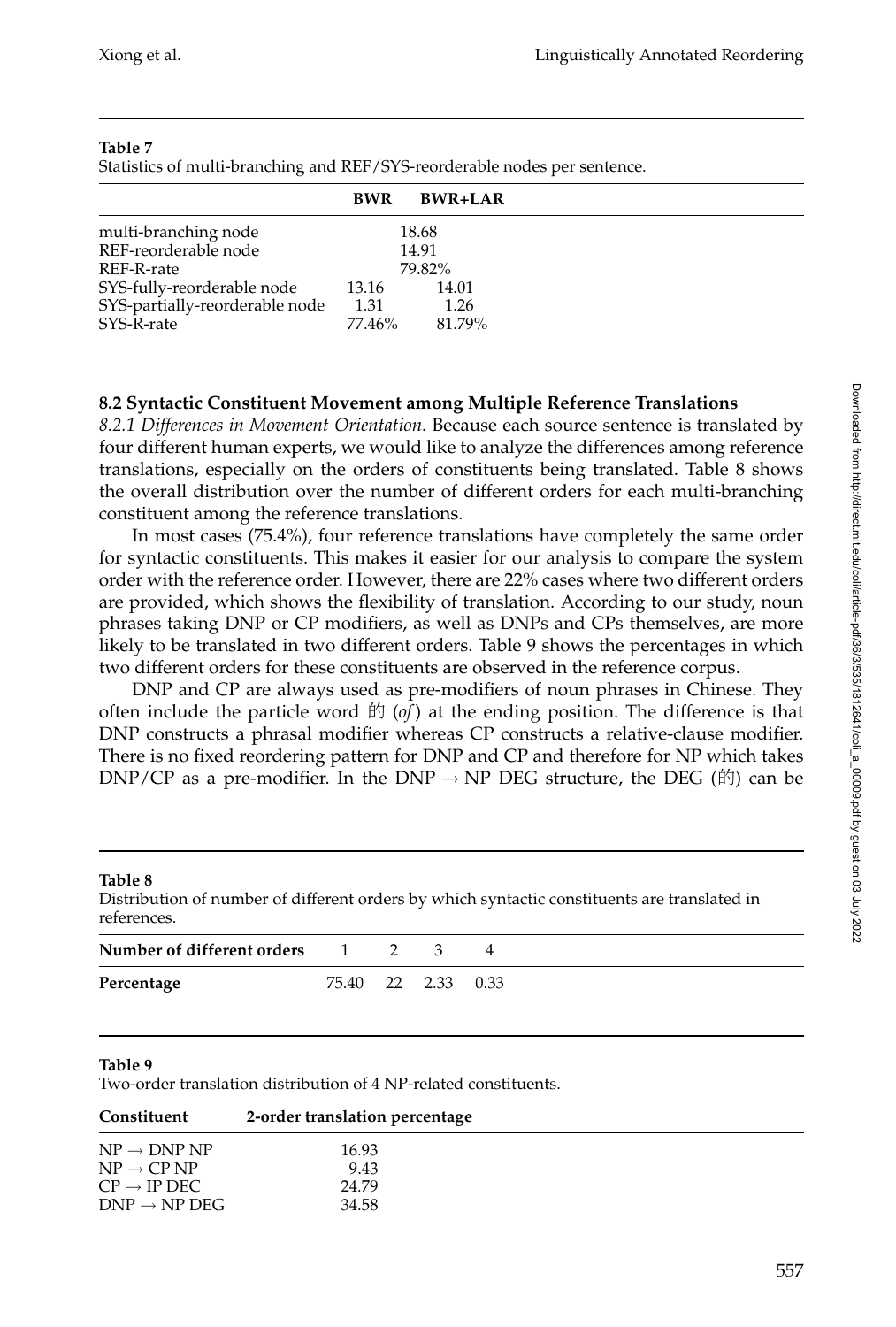translated into *'s* or *of*, which are both appropriate in most cases, depending on the translator's preference. If the former is chosen, the order of DNP and therefore the order for  $NP \rightarrow DNP$  NP will both be straight: [1][2]. Otherwise, the two orders will be inverted: [2][1]. Similarly, there are also different translation patterns for  $\text{CP} \rightarrow \text{IP DEC}$ and  $NP \rightarrow CP$  NP. CP can be translated into "*that* + clause" or adjective-like phrases in English. Figure 7 shows an example where the CP constituent is translated into an adjective-like phrase. Although the "*that* + clause" must be placed behind the noun phrase which it modifies, the order for adjective-like phrases is flexible (see Figure 7).

For those constituents with different reference orders, we compare the order of the system translation to that of the reference translation which has the shortest edit distance to the system translation as described herein so that we can take into account the potential influence of different translations on the order of syntactic constituents.

*8.2.2 REF-Non-Reorderable Constituents.* We also study REF-R-rates for the 13 most frequent constituents listed in Table 10. We find that two constituents,  $VP_1 \rightarrow PP VP_2$  and  $NP_1 \rightarrow CP \ NP_2$ , have the lowest REF-R-rates, 58.20% and 61.77%, respectively. This means that about 40% of them are REF-non-reorderable. In order to understand the reasons why they are non-reorderable in reference translations, we further investigate REF-non-reorderable cases for the constituent type  $VP_1 \rightarrow PP VP_2$  and roughly classify the reasons into three categories as follows.

- 1. **Outside interruption.** The reordering of PP and  $VP<sub>2</sub>$  is interrupted by other constituents outside  $VP_1$ . For example, the Chinese sentence *[NP* 某  $\bigwedge$ /somebody ] [VP<sub>1</sub> [PP 在...时/when...] [VP<sub>2</sub> [说/say NP[...] ] ] ] is translated into *when..., somebody said ...*. Here the translation of the first NP which is outside  $VP_1$  is inserted between the translations of PP and  $VP_2$  and therefore interrupts their reordering. Outside interruption accounts for 21.65% of REF-non-reorderable cases.
- 2. **Inside interruption.** The reordering of PP and VP<sub>2</sub> is interrupted by the combination of PP's subnodes with  $VP_2$ 's subnodes. Inside interruption accounts for 48.45% of REF-non-reorderable cases, suggesting that it is the major factor which decreases the reorderability of  $VP \rightarrow PP$  VP. Because both PP and VP have their own complex sub-structures, the inside



### **Figure 7**

An example of the translation of NP  $\rightarrow$  CP NP. This constituent can be translated in two different orders: 1) the recently adopted statistical method (straight order); 2) the statistical method recently adopted (inverted order).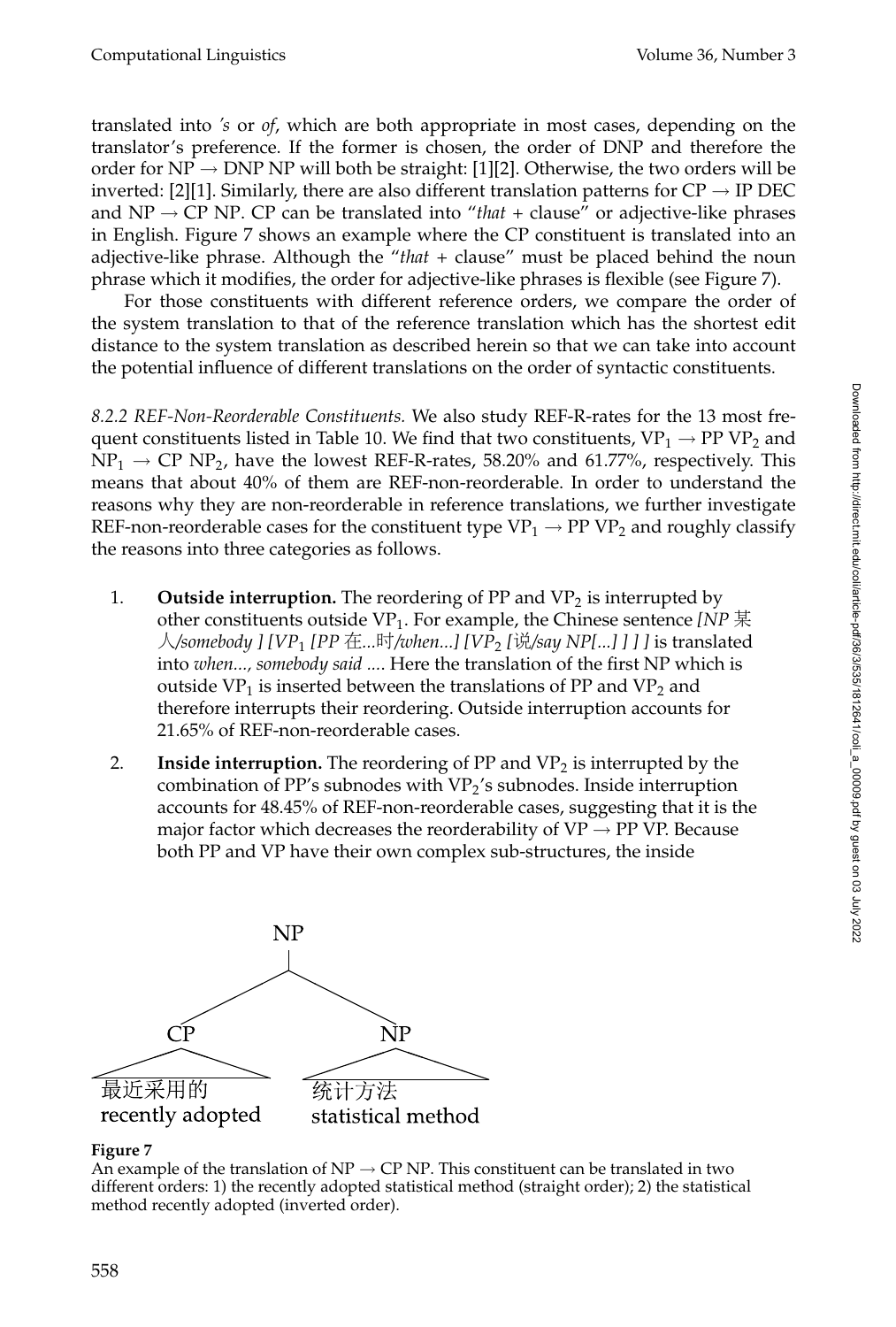$F_1$ -scores (BWR+LAR vs. BWR) for the 13 most frequent constituents in the test corpus. Constituents indicated in **bold** have relatively lower F<sub>1</sub> score for reordering.

| <b>Type</b> | Constituent                                                                                                                       | Percent. (%)                         | <b>BWR</b>                             | $SYS-R-rate$ $\%$<br><b>BWR+LAR</b>    | BWR                                      | $F_1$ -score $\left(\% \right)$<br><b>BWR+LAR</b> |  |
|-------------|-----------------------------------------------------------------------------------------------------------------------------------|--------------------------------------|----------------------------------------|----------------------------------------|------------------------------------------|---------------------------------------------------|--|
| <b>VP</b>   | $VP \rightarrow VV NP$<br>$VP \rightarrow ADVP VP$<br>$VP \rightarrow PP VP$<br>$VP \rightarrow VV$ IP                            | 8.12<br>4.30<br>1.87<br>1.82         | 79.22<br>63.45<br>60.32<br>79.35       | 84.10<br>65.86<br>70.37<br>86.14       | 76.97<br>70.83<br>39.29<br>77.16         | 80.53<br>73.67<br>40.33<br>82.26                  |  |
| NP          | $NP \rightarrow NN NN$<br>$NP \rightarrow NP NP$<br>$NP \rightarrow DNP NP$<br>$NP \rightarrow CP NP$                             | 6.88<br>5.12<br>2.14<br>2.12         | 84.68<br>82.13<br>69.75<br>59.67       | 85.18<br>84.93<br>74.83<br>73.43       | 76.17<br>69.25<br>56.68<br>48.75         | 79.10<br>72.17<br>56.61<br>54.48                  |  |
| Misc.       | $IP \rightarrow NP VP$<br>$PP \rightarrow P NP$<br>$CP \rightarrow IP$ DEC<br>$OP \rightarrow CD CLP$<br>$DNP \rightarrow NP DEG$ | 6.78<br>3.63<br>3.51<br>2.74<br>2.43 | 71.99<br>80.63<br>83.94<br>66<br>85.98 | 79.80<br>85.95<br>87.89<br>65<br>89.84 | 63.22<br>82.75<br>69.91<br>67.52<br>67.5 | 65.79<br>84.93<br>72.24<br>68.47<br>68.75         |  |

interruption is very complicated and includes a variety of cases, some of which are quite unexpected. Here we show two frequent examples of inside interruption:

- a. The preposition in the PP and the verb word/phrase of  $VP<sub>2</sub>$  are aligned to only one target word or one continuous phrase. For example, 向...施压/pressure, 对...有信心/be confident of, 因...而受苦/ *suffer from*, and so on. This is caused by the lexical divergence problem.
- b. The PP is first combined with the verb word of  $VP_2$  in an inverted order, then combined with the remainder of  $VP_2$  in a straight order. For example, *[PP [P 从] [omission*<sub>1</sub>*]] [VP [VV 了解到] [omission*<sub>2</sub>*]]* might be translated into *learned from omission*<sub>1</sub> *that omission*<sub>2</sub>.
- 3. **Parse error.** This accounts for 29.90% of REF-non-reorderable cases.

Although these reasons are summarized from our analysis on the constituent type  $VP \rightarrow PP VP$ , they can be used to explain other REF-non-reorderable constituents, such as  $NP \rightarrow CP NP$ .

# **8.3 Syntactic Constituent Movement in System Translations**

*8.3.1 Overall Reordering Precision and Recall of Syntactic Constituents.* By summarizing all syntactic reordering patterns (REF-SRP, SYS-SRP, and Match-SRP) for all constituents, we can calculate the overall reordering precision and recall of syntactic constituents. Table 11 shows the results for both BWR+LAR and BWR, where BWR+LAR clearly outperforms BWR.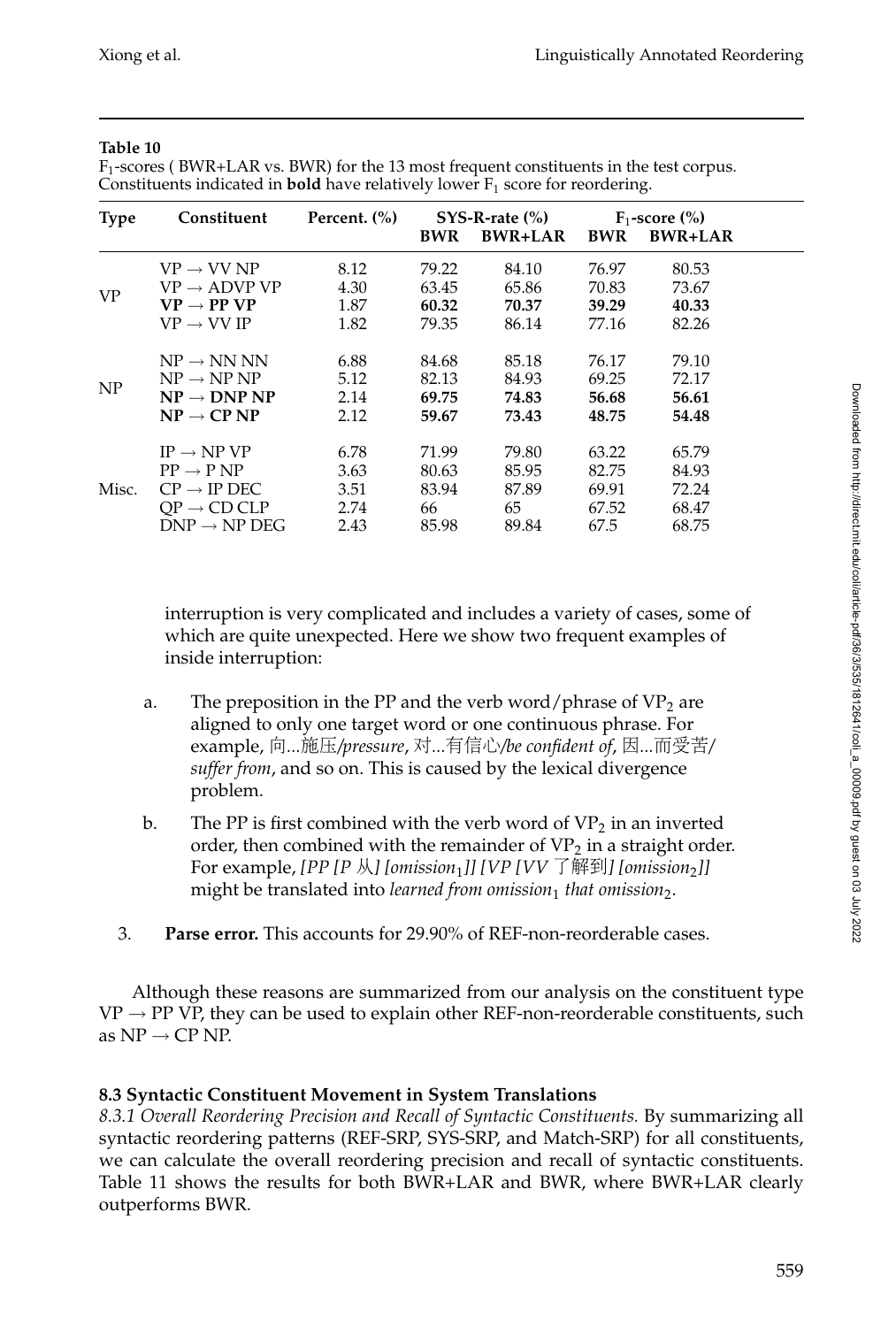| г<br>٠<br>г |  |
|-------------|--|
|-------------|--|

Syntactic reordering precision and recall of BWR+LAR vs. BWR on the test corpus.

|                | Precision Recall |       | F <sub>1</sub> |
|----------------|------------------|-------|----------------|
| <b>BWR</b>     | 70.89            | 68.79 | 69.83          |
| <b>BWR+LAR</b> | 71.32            | 73.08 | 72.19          |

*8.3.2 The Effect of Linguistic Knowledge on Phrase Movement.* To understand the change in phrase movement caused by linguistic knowledge, we further investigate how well BWR and BWR+LAR reorder certain constituents, especially those with high distribution probability. Table 10 lists the 13 most frequent constituents, which jointly account for 51.46% of all multi-branching constituents. Except for  $NP \rightarrow DNP NP$ , the reordering  $F_1$  score of all these constituents in BWR+LAR is better than that in BWR.

Our hypothesis for the phrase movement change in BWR+LAR is that the integrated linguistic knowledge makes phrase movement in BWR+LAR pay more respect to syntactic constituent boundaries. The overall R-rates of BWR+LAR vs. BWR described in Section 8.1 indicate that BWR+LAR tends towards moving more syntactic constituents together than BWR does. We want to know whether this is also true for a specific constituent type. The fourth and fifth columns in Table 10 present the R-rate for each individual constituent type that we have analyzed. It is obvious that the R-rate of BWR+LAR is much higher than that of BWR for almost all constituents. This indicates that higher R-rate is one of the reasons for the higher performance of BWR+LAR.

To gain a more concrete understanding of this change, we show two examples for the reordering of  $VP \rightarrow PP \ VP$  in Figure 8. In both examples, BWR fails to move the PP constituent to the right of the VP constituent, whereas BWR+LAR does it successfully. By tracing the binary BTG trees generated by the decoder, we find that BWR generated a very different BTG tree from the source parse tree whereas the BTG tree in BWR+LAR almost matches the source parse tree. In the first example, BWR combines the VP phrase

| Input:          | [NP NHK] [VP [PP 向 政治 压力] [VP 低头]]                                  |
|-----------------|---------------------------------------------------------------------|
| Ref:            | [NP NHK] [VP [VP bowed] [PP to political pressure]]                 |
| <b>BWR:</b>     | [[(the/向 NHK/NHK) political/政治] pressure/压力低头]                      |
| <b>BWR+LAR:</b> | [NHK/NHK<br><br>(bow/低头 [to political/向政治 pressure/压力])]            |
| Input:          | [NP 五 角 大厦] [VP [PP 为 亚洲 海啸 灾民] [VP 展开 空前 救援 行                      |
|                 | 动日                                                                  |
| Ref:            | [NP Pentagon] [VP [VP launches unprecedented relief operations]     |
|                 | [PP for Asian tsunami victims]]                                     |
| <b>BWR:</b>     | [Pentagon/五角大厦 [is/为 $\langle$ [ $\langle$ [an/展开 unprecedented/空前] |
|                 | [tsunami/海啸 disaster/灾民]) relief operations/救援行动] in                |
|                 | Asia/亚洲〉                                                            |
| <b>BWR+LAR:</b> | [Pentagon/五角大厦 ([[launched/展开 an unprecedented/空前]                  |
|                 | rescue operations/救援行动] [[for Asian/为亚洲 tsunami/海啸]                 |
|                 | victims/灾民])]                                                       |

#### **Figure 8**

Two examples for the translation of  $VP \rightarrow PP VP$ . Square brackets indicate combinations in a straight order and angular brackets represent combinations in an inverted order.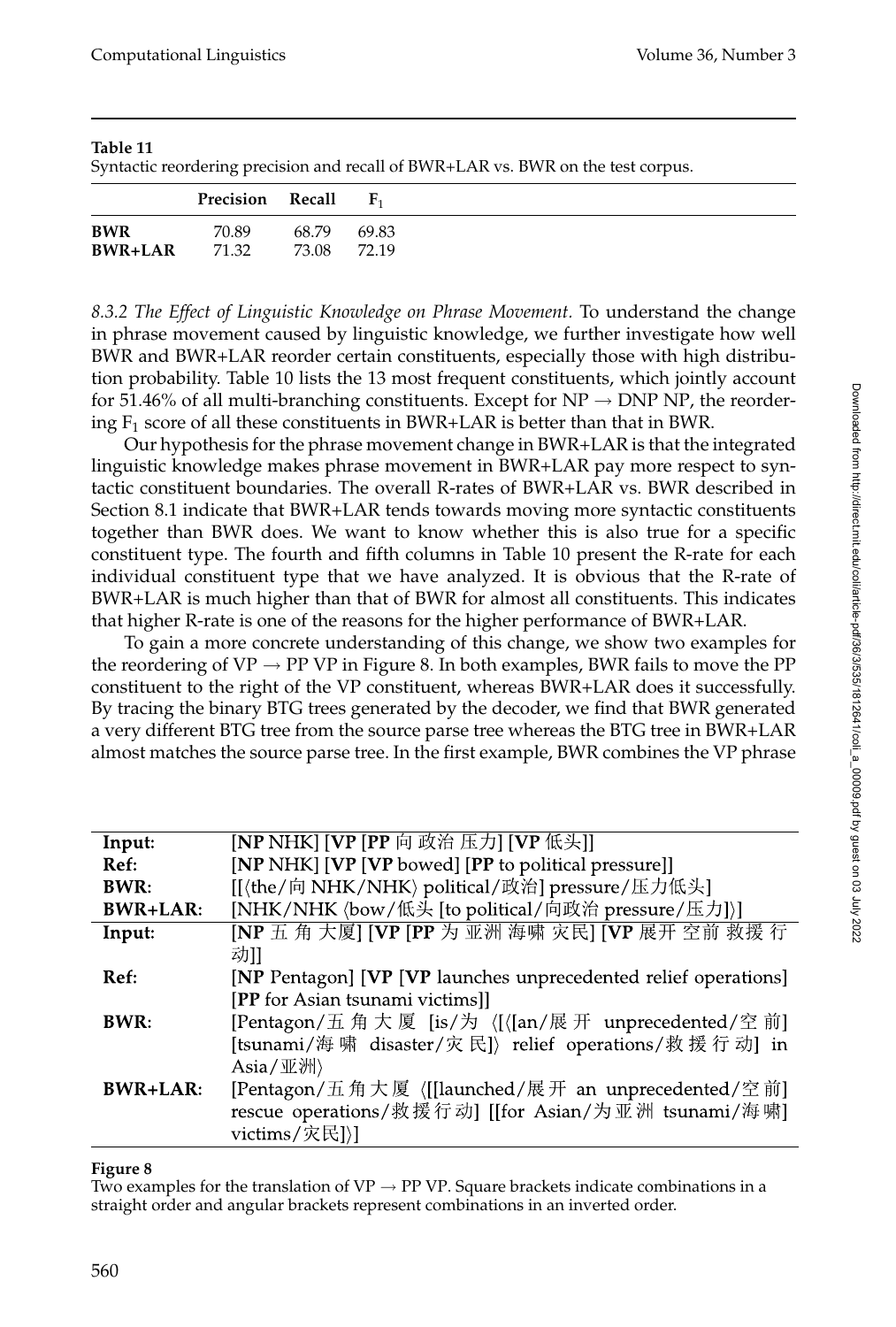低头 with 压力 and then combines 政治. The preposition word 向 is combined with the NP phrase *NHK*, which makes the translation of *NHK* interrupt the reordering of  $VP \rightarrow PP VP$  in this example. The BWR tree in the second example is even worse. The non-syntactic phrase 展开 空前 in the VP phrase is first combined with 海啸 灾民, which is a sub-phrase of PP preceding VP in an inverted order. The remaining part of the VP phrase is then merged. This merging process continues regardless of the source parse tree. The comparison of BTG trees of BWR+LAR and BWR in the two examples suggests that reordering models should respect syntactic structures in order to capture reorderings under these structures.

Our observation on phrase movement change resonates with the recent efforts in phrasal SMT that allow the decoder to prefer translations which show more respect for syntactic constituent boundaries (Cherry 2008; Marton and Resnik 2008; Yamamoto, Okuma, and Sumita 2008). Mapping to syntactic constituent boundaries, or in other words, syntactic cohesion (Fox 2002; Cherry 2008), has been studied and used in early syntax-based SMT models (Wu 1997; Yamada and Knight 2001). But its value has receded in more powerful syntax-based models (Galley et al. 2004; Chiang 2005) and non-syntactic phrasal models (Koehn, Och, and Marcu 2003). Marton and Resnik (2008) and Cherry (2008) use syntactic cohesion as a soft constraint by penalizing hypotheses which violate constituent boundaries. Yamamoto, Okuma, and Sumita (2008) impose this as a hard constraint on the ITG constraint to allow reorderings which respect the source parse tree. They all report significant improvements on different language pairs, which indicates that syntactic cohesion is very useful for phrasal SMT. Our analysis demonstrates that linguistically annotated reordering provides an alternative way to incorporate syntactic cohesion into phrasal SMT.

# **8.4 Challenges in Phrase Reordering and Suggestions**

We highlight three constituent types in Table 10 (indicated in bold) which are much more difficult to reorder, as indicated by their relatively lower  $F_1$  scores. The lower  $F_1$ scores indicate that BWR+LAR is not fully sufficient for reordering these constituents although it performs much better than BWR. We find two main reasons for the lower  $F_1$ scores and provide suggestions accordingly as follows.

- 1. **Constrained decoding.** We observe that in reorderable constituents which involve long-distance reorderings, their boundaries are easily violated by phrases outside them. To prohibit boundary violations, we propose constrained decoding. In constrained decoding, we define special **zones** in source sentences. Reorderings and translations within the zones cannot be interrupted by fragments outside the zones. We can also define other constrained operations on the zones. For example, we can prohibit swappings in any zones which contain punctuation (Xiong et al. 2008b). The beginning and ending positions of a zone are automatically learned. To be more flexible, they are not necessarily constituent boundaries. Constrained decoding is different from both soft constraints (Cherry 2008; Marton and Resnik 2008) and hard constraints (Yamamoto, Okuma, and Sumita 2008). It can be considered as in between both of these because it is harder than the former but softer than the latter.
- 2. **Integrating special reordering rules.** Some constituents are indeed non-reorderable as we discussed in Section 8.2.2. Inside or outside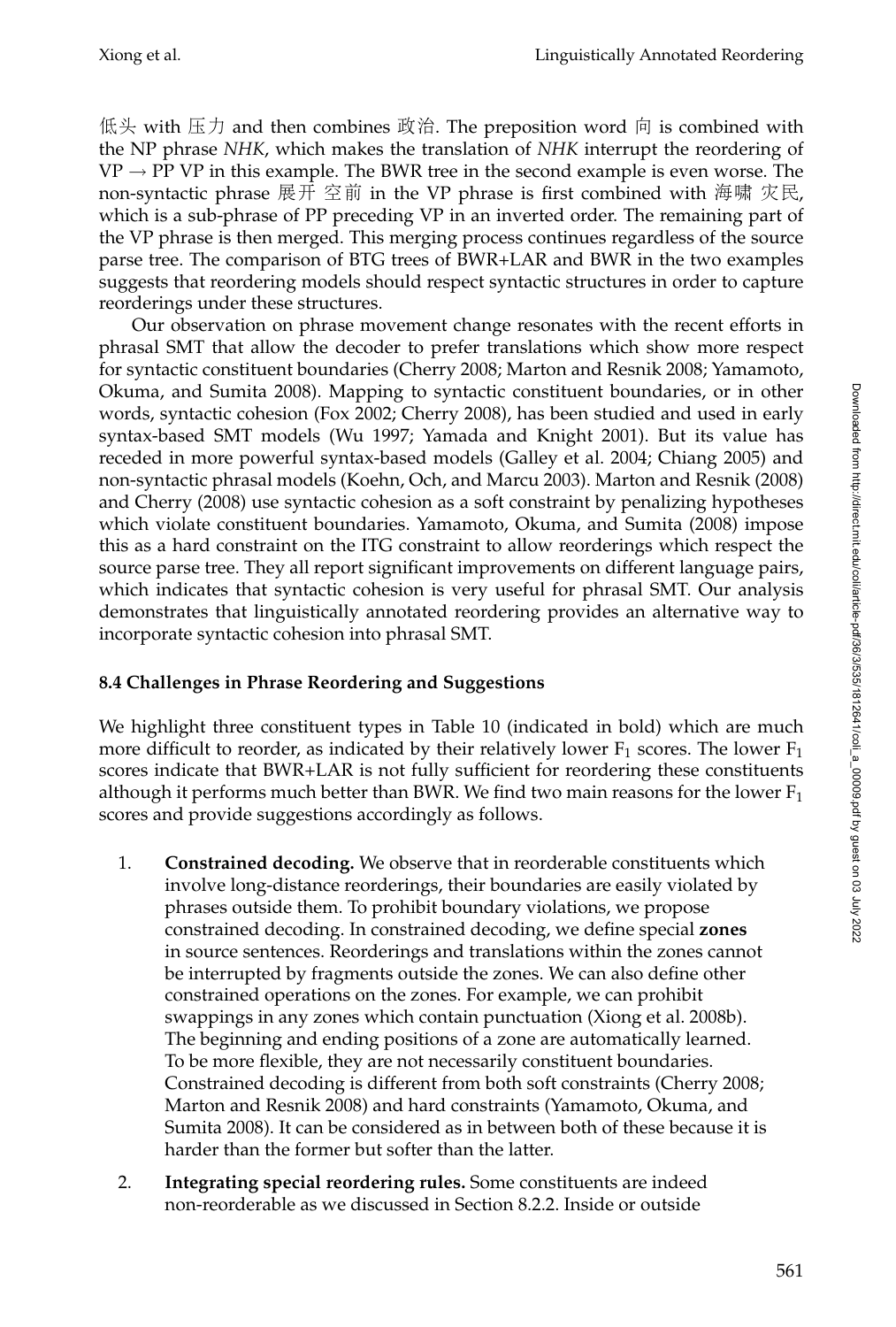interruptions have to be allowed to obtain fluent translations for these constituents. However, the allowance of interruptions is sometimes beyond the representability of BTG rules. For example, to solve the lexical divergence problem, bilingual rules with aligned lexicons have to be introduced. To capture reorderings of these constituents, we propose to integrate special reordering rules with richer contextual information into BTG to extend BTG's ability to deal with interruptions. Completely replacing BTG with richer formalisms, such as hierarchical phrase (Chiang 2005) and tree-to-string (Liu, Liu, and Lin 2006) or string-to-tree (Marcu et al. 2006), introduces a huge extra cost. Instead, integrating a small number of reordering rules into BTG to model reorderings of non-reorderable constituents would be more desirable.

# **8.5 Discussion**

In the definition of syntactic reordering patterns, we only consider the relative order of individual constituents on the target side. We do not consider whether or not they remain contiguous on the target side. It is possible that other words are inserted between spans of two contiguous constituents. We use the term **gap** to refer to when this happens. The absence of a gap in the definition of syntactic reordering patterns may produce more matched SRPs and therefore lead to higher precision and recall. Table 12 shows the revised overall precision and recall of syntactic reordering patterns when we also compare gaps. The revised results show that BWR+LAR still significantly outperforms BWR. This also applies to the 13 constituents identified in Table 10. The analysis results obtained before are still valid when we consider gaps.

# **9. Related Work**

# **9.1 Linguistically Motivated Phrase Reordering**

There are various approaches which are devoted to incorporating linguistic knowledge into phrase reordering. Generally, these approaches can be roughly divided into three categories: (1) reordering the source language in a preprocessing step before decoding begins; (2) estimating phrase movement with reordering models; and (3) capturing reorderings by synchronous grammars. The preprocessing approach applies manual or automatically extracted reordering knowledge from linguistic structures to transform the source language sentence into a word order that is closer to the target sentence. The second reordering approach moves phrases under certain reordering constraints and estimates the probabilities of movement with linguistic information. In the third

### **Table 12**

Revised overall precision and recall of BWR+LAR vs. BWR on the test corpus when we consider the gap in syntactic reordering patterns.

|                              | Precision Recall |             | F.             |  |  |
|------------------------------|------------------|-------------|----------------|--|--|
| BWR (gap)<br>$BWR+LAR$ (gap) | 46.28<br>48.80   | 44.91<br>50 | 45.58<br>49.39 |  |  |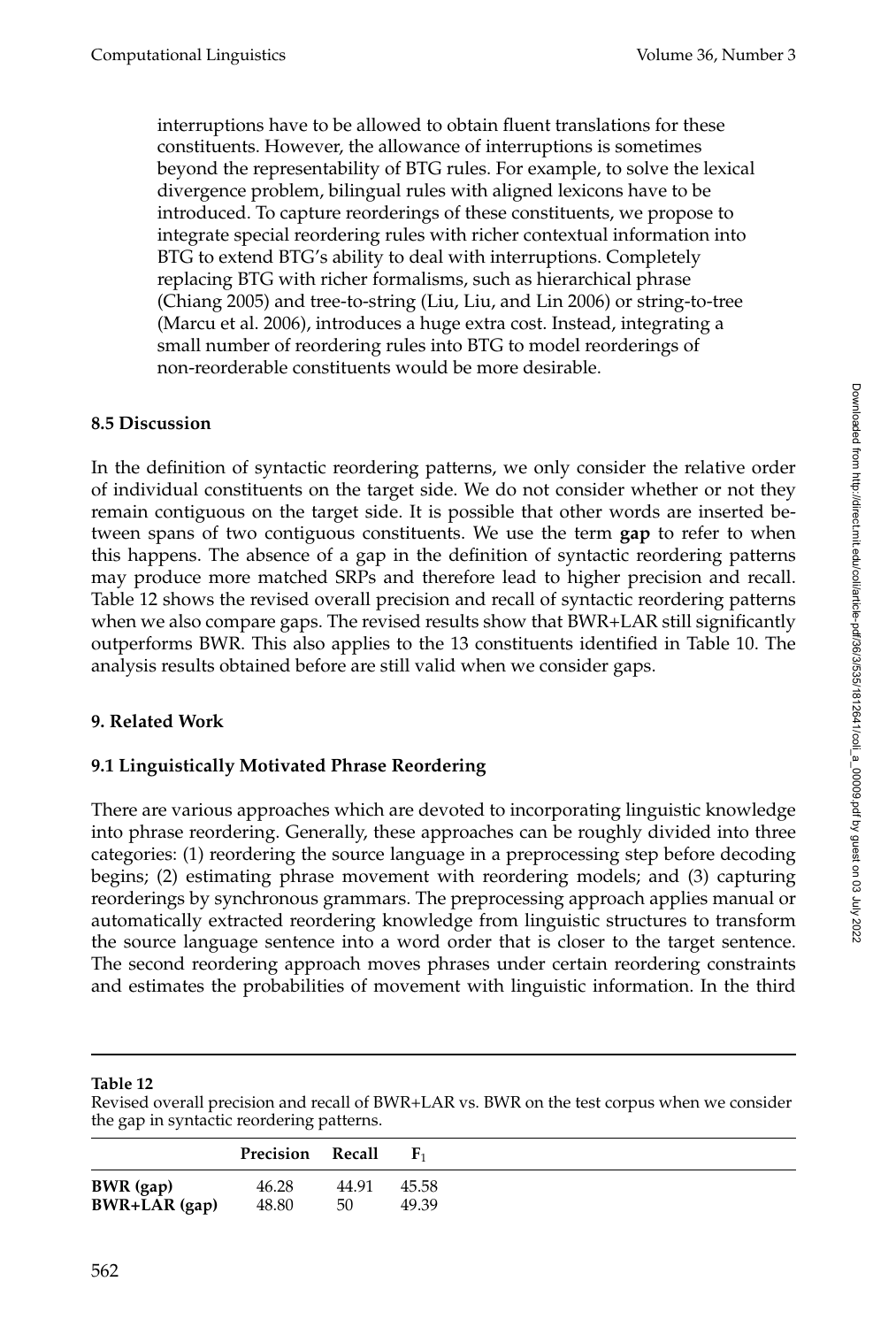approach, reordering knowledge is included in synchronous rules. The last two categories reorder the source sentence during decoding, which distinguishes them from the first approach. Note that some researchers integrate multiple reordering approaches in one decoder (Lin 2004; Quirk, Menezes, and Cherry 2005; Ge, Ittycheriah, and Papineni 2008).

*9.1.1 The Preprocessing Approach.* In early work, Brown et al. (1992) describe an approach to reordering French phrases in a preprocessing step. Xia and McCord (2004) present a preprocessing approach which automatically learns reordering patterns based on CFG productions. Since then, the preprocessing approach seems to have been more popular. Collins, Koehn, and Kucerova (2005) propose reordering German clauses with six types of manual rules. Similarly, Wang, Collins, and Koehn (2007) reorder Chinese parse trees using fine-grained human-written rules, mostly concentrating on VP and NP structures. Li et al. (2007) improve the preprocessing approach by generating *n*-best reordered source sentences with reordering knowledge automatically learned from the alignments between source parse trees and target translations. The approach proposed in Li et al. also enhances the connection between the preprocessing and decoding by adding a source reordering probability feature. Other approaches introduced in Nießn and Ney (2001), Popovic and Ney (2006), and Zhang, Zens, and Ney (2007) use morphological, ´ POS, and chunk knowledge in the preprocessing approach, respectively.

*9.1.2 Estimating Phrase Movement with Embedded Reordering Models.* Under the IBM constraint (Zens and Ney 2003), the early work uses a distortion-based reordering model to penalize word movements (Koehn, Och, and Marcu 2003). Similarly, under the ITG constraint, the corresponding model is the flat model which assigns a prior probability to the straight or inverted order (Wu 1996). These two models don't respect the content of phrases which are moved. To address this issue, lexicalized reordering models which are sensitive to lexical information about phrases are introduced (Tillman 2004; Koehn et al. 2005; Kumar and Byrne 2005; Al-Onaizan and Papineni 2006). Xiong, Liu, and Lin (2006) introduce a more flexible reordering model under the ITG constraint using discriminative features which are automatically learned from a training corpus. Zhang et al. (2007) propose a model for syntactic phrase reordering which uses syntactic knowledge from source parse trees. Our reordering approach is most similar to those in Xiong, Liu, and Lin (2006) and Zhang et al. but extends them further by using syntactic knowledge and allowing non-syntactic phrase reordering.

*9.1.3 Capturing Reorderings by Synchronous Grammars.* Wu (1997) and Eisner (2003) use synchronous grammars to capture reorderings between two languages. Chiang (2005) introduces formal synchronous grammars for phrase-based translation. In his work, hierarchical reordering knowledge is included in synchronous rules which are automatically learned from word-aligned corpus. In linguistically syntax-based models, stringto-tree (Marcu et al. 2006), tree-to-string (Huang, Knight, and Joshi 2006; Liu, Liu, and Lin 2006), and tree-to-tree (Zhang et al. 2008) translation rules, just to name a few, are explored. Linguistical reordering knowledge is naturally included in these syntax-based translation rules.

# **9.2 Automatic Analysis of Reordering**

Although there is a variety of work on phrase reordering, automatic analysis of phrase reordering is not widely explored in the SMT literature. Chiang et al. (2005) propose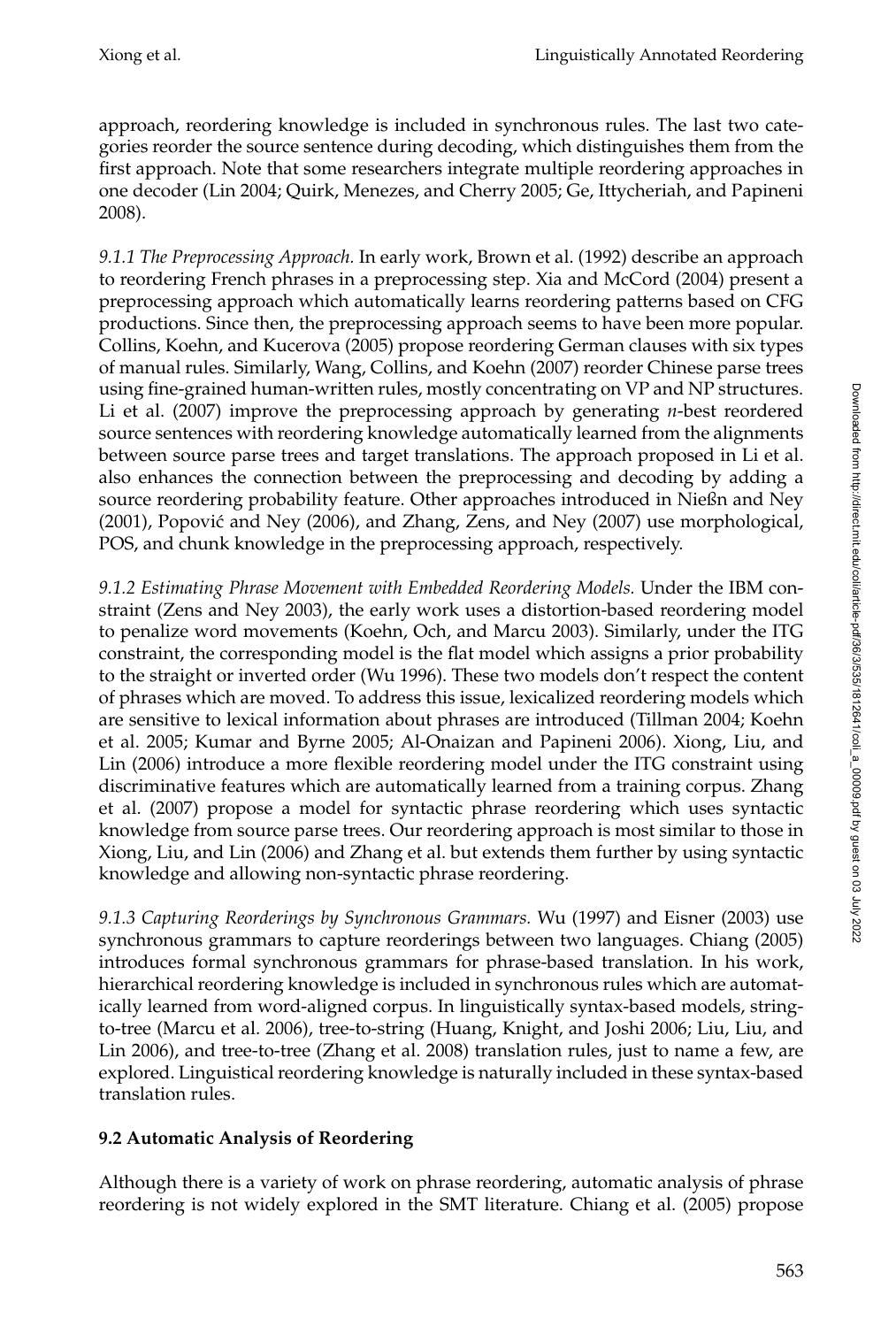an automatic method to compare different system outputs in a fine-grained manner with regard to reordering. In their method, common word *n*-grams occurring in both reference translations and system translations are extracted and generalized to part-ofspeech tag sequences. A recall is calculated for each certain tag sequence to indicate the ability of reordering models to capture this tag sequence in system translations. Popovic et al. (2006) use the relative difference between WER (word error rate) and PER (position independent word error rate) to indicate reordering errors. The larger the difference, the more reordering errors there are.

Callison-Burch et al. (2007) propose a constituent-based evaluation that is very similar to our method in Steps (1)–(3). They also parse the source sentence and automatically align the parse tree with the reference/system translations. The difference is that they highlight constituents from the parse tree to enable human evaluation of the translations of these constituents, rather than automatically analyzing constituent movement. They use this method for human evaluation in the shared translation task of the 2007 and 2008 ACL Workshop on Statistical Machine Translation.

Fox (2002) systematically studies syntactic cohesion between French and English using human translations and alignments. Compared with her work, our analysis here includes, but is not limited to, an investigation of syntactic cohesion *in an actual MT system*.

# **10. Conclusion**

We have presented a novel linguistically motivated phrase reordering approach: Linguistically Annotated Reordering. The LAR approach incorporates soft linguistic knowledge from the source parse tree into hard hierarchical skeletons generated by BTG in phrasal SMT. To automatically learn reordering features, we have introduced algorithms for reordering example extraction and linguistic annotation. We have also proposed a new syntax-based analysis method to detect syntactic constituent movement in human/machine translations.

We have conducted experiments on large-scale training data to evaluate LAR and BWR as well as the reordering example extraction algorithms. Our evaluation results show that:

- 1. Extracting reordering examples directly from word alignments is much better than from BTG-style trees which are built from word alignments.
- 2. Selection rules which bias the reordering model towards smaller swappings improve translation quality.
- 3. BWR+LAR significantly outperforms BWR, which suggests that the integration of linguistic knowledge improves reordering; and tuning two separate reordering models is better than the All-in-One combination method.

We have further analyzed the outputs of BWR+LAR vs. BWR using the proposed syntax-based analysis method. Our analysis results show that:

1. BWR+LAR achieves a significantly higher reordering precision and recall than BWR does with regard to syntactic constituent movement.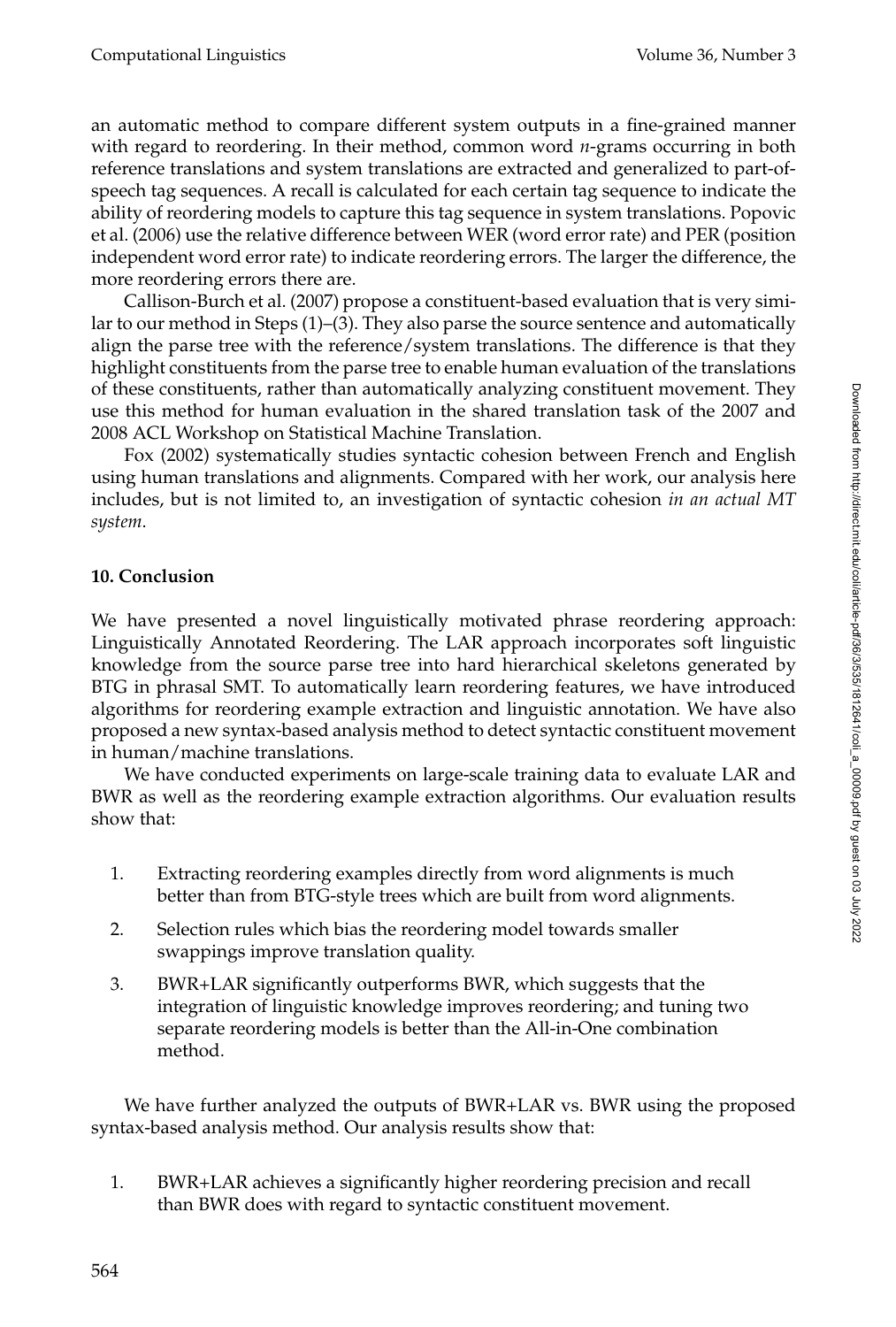- 2. For most reorderable constituents, integrating source-side linguistic knowledge into the reordering model can significantly improve reorderings by guiding reordering models to prefer hypotheses that pay more respect to constituent boundaries.
- 3. For non-reorderable constituents or constituents involving long-distance reorderings, integrating source-side linguistic knowledge into the reordering model is not sufficient to avoid illegal boundary violations or to capture reordering patterns.

To avoid illegal boundary violations in long-span constituents, we suggest constrained decoding, which protects special zones in the source sentence from being interrupted by phrases outside the zones. Beginning and ending positions of the zones are automatically learned using lexical and syntactic knowledge. To capture complex reorderings which cross constituent boundaries, phrasal SMT should integrate reordering rules with richer contextual information.

# **Acknowledgments**

We would like to thank the three anonymous reviewers for their helpful comments and suggestions.

# **References**

- Al-Onaizan, Yaser and Kishore Papineni. 2006. Distortion models for statistical machine translation. In *Proceedings of the 21st International Conference on Computational Linguistics and 44th Annual Meeting of the Association for Computational Linguistics*, pages 529–536, Sydney.
- Brown, Peter F., Stephen A. Della Pietra, Vincent J. Della Pietra, John D. Lafferty, and Robert L. Mercer. 1992. Analysis, statistical transfer, and synthesis in machine translation. In *Proceedings of the Fourth International Conference on Theoretical and Methodological Issues in Machine Translation*, pages 83–100, Montreal.
- Callison-Burch, Chris, Cameron Fordyce, Philipp Koehn, Christof Monz, and Josh Schroeder. 2007. (Meta-) evaluation of machine translation. In *Proceedings of the Second Workshop on Statistical Machine Translation*, pages 136–158, Prague.
- Cherry, Colin. 2008. Cohesive phrase-based decoding for statistical machine translation. In *Proceedings of ACL-08: HLT*, pages 72–80, Columbus, OH.
- Chiang, David. 2005. A hierarchical phrase-based model for statistical machine translation. In *Proceedings of the 43rd Annual Meeting of the Association for Computational Linguistics*, pages 263–270, Ann Arbor, MI.

Chiang, David, Adam Lopez, Nitin Madnani, Christof Monz, Philip Resnik, and Michael Subotin. 2005. The hiero machine translation system: Extensions, evaluation, and analysis. In *Proceedings of Human Language Technology Conference and Conference on Empirical Methods in Natural Language Processing*, pages 779–786, Vancouver.

- Collins, Michael, Philipp Koehn, and Ivona Kucerova. 2005. Clause restructuring for statistical machine translation. In *Proceedings of the 43rd Annual Meeting of the Association for Computational Linguistics*, pages 531–540, Ann Arbor, MI.
- Eisner, Jason. 2003. Learning non-isomorphic tree mappings for machine translation. In *The Companion Volume to the Proceedings of 41st Annual Meeting of the Association for Computational Linguistics*, pages 205–208, Sapporo.
- Fox, Heidi. 2002. Phrasal cohesion and statistical machine translation. In *Proceedings of the 2002 Conference on Empirical Methods in Natural Language Processing*, pages 304–311, Philadelphia, PA.
- Galley, Michel, Mark Hopkins, Kevin Knight, and Daniel Marcu. 2004. What's in a translation rule? In *Proceedings of the Human Language Technology Conference of the North American Chapter of the Association for Computational Linguistics: HLT-NAACL 2004*, pages 273–280, Boston, MA.
- Ge, Niyu, Abe Ittycheriah, and Kishore Papineni. 2008. Multiple reorderings in phrase-based machine translation. In *Proceedings of the ACL-08: HLT Second Workshop on Syntax and Structure in*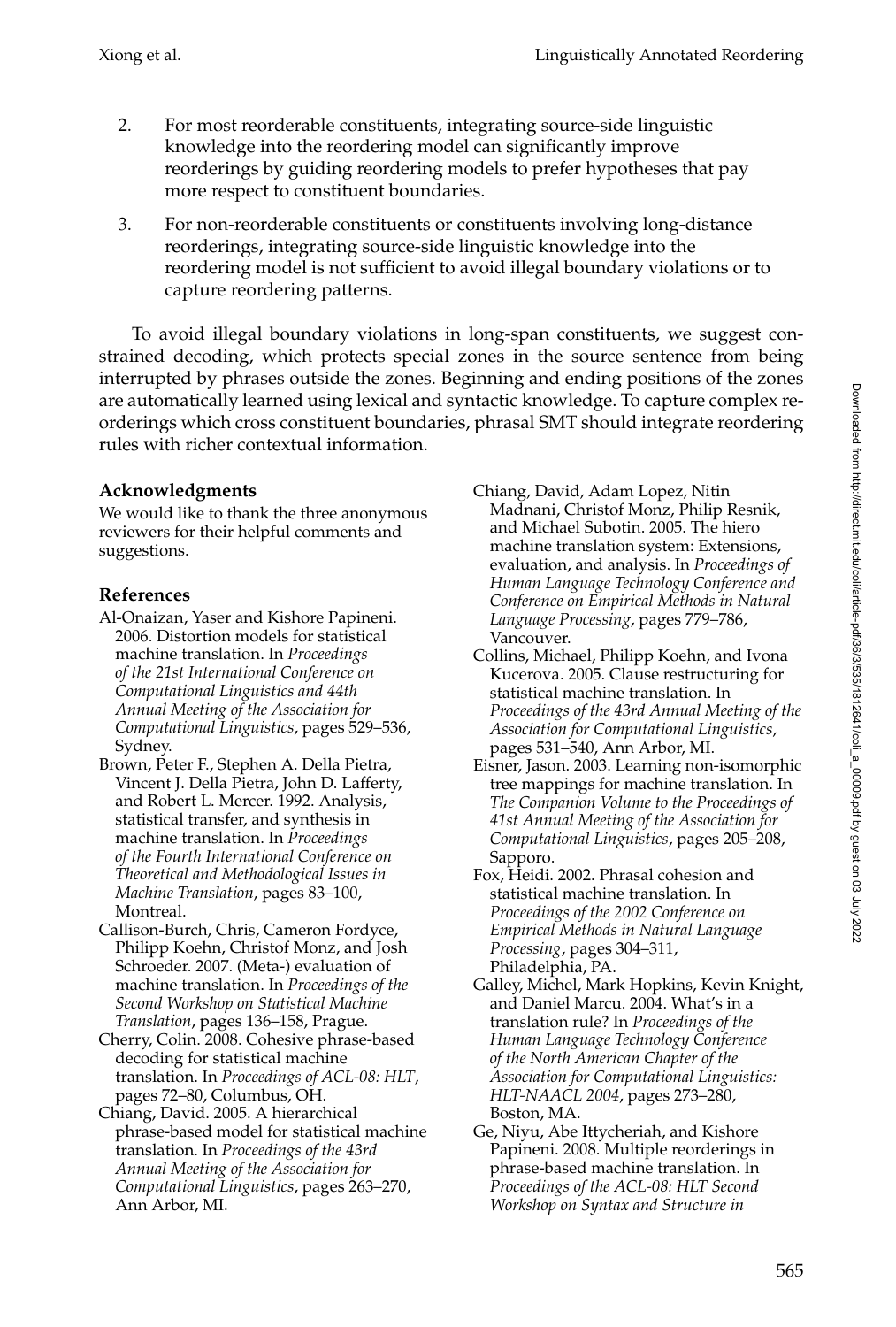*Statistical Translation (SSST-2)*, pages 61–68, Columbus, OH.

- Huang, Liang, Kevi Knight, and Aravind Joshi. 2006. Statistical syntax-directed translation with extended domain of locality. In *Proceedings of the 7th Conference of the Association for Machine Translation of the Americas*, pages 66–73, Cambridge, MA.
- Koehn, Philipp. 2004. Statistical significance tests for machine translation evaluation. In *Proceedings of EMNLP 2004*, pages 388–395, Barcelona.

Koehn, Philipp, Amittai Axelrod, Alexandra Birch Mayne, Chris Callison-Burch, Miles Osborne, and David Talbot. 2005. Edinburgh system description for the 2005 IWSLT speech translation evaluation. In *Proceedings of the International Workshop on Spoken Language Translation 2005*, pages 78–85, Pittsburgh, PA.

- Koehn, Philipp, Franz Joseph Och, and Daniel Marcu. 2003. Statistical phrase-based translation. In *Proceedings of the 2003 Human Language Technology Conference of the North American Chapter of the Association for Computational Linguistics*, pages 58–54, Edmonton.
- Kumar, Shankar and William Byrne. 2005. Local phrase reordering models for statistical machine translation. In *Proceedings of Human Language Technology Conference and Conference on Empirical Methods in Natural Language Processing*, pages 161–168, Vancouver.
- Li, Chi-Ho, Minghui Li, Dongdong Zhang, Mu Li, Ming Zhou, and Yi Guan. 2007. A probabilistic approach to syntax-based reordering for statistical machine translation. In *Proceedings of the 45th Annual Meeting of the Association of Computational Linguistics*, pages 720–727, Prague.
- Lin, Dekang. 2004. A path-based transfer model for machine translation. In *Proceedings of the 20th International Conference on Computational Linguistics (Coling 2004)*, pages 625–630, Geneva.
- Liu, Yang, Qun Liu, and Shouxun Lin. 2006. Tree-to-string alignment template for statistical machine translation. In *Proceedings of the 21st International Conference on Computational Linguistics and 44th Annual Meeting of the Association for Computational Linguistics*, pages 609–616, Sydney.

Marcu, Daniel, Wei Wang, Abdessamad Echihabi, and Kevin Knight. 2006. SPMT: Statistical machine translation with syntactified target language phrases. In *Proceedings of the 2006 Conference on Empirical Methods in Natural Language Processing*, pages 44–52, Sydney.

- Marton, Yuval and Philip Resnik. 2008. Soft syntactic constraints for hierarchical phrased-based translation. In *Proceedings of ACL-08: HLT*, pages 1003–1011, Columbus, OH.
- Navarro, Gonzalo. 2001. A guided tour to approximate string matching. *ACM Computing Surveys*, 33(1):31–88.
- Nießn, Sonja and Hermann Ney. 2001. Morpho-syntactic analysis for reordering in statistical machine translation. In *Proceedings of MT Summit VIII*, pages 247–252, Santiago de Compostela.
- Och, Franz Josef. 2002. *Statistical Machine Translation: From Single-Word Models to Alignment Templates*. Ph.D. thesis, RWTH Aachen University, Germany.
- Och, Franz Josef. 2003. Minimum error rate training in statistical machine translation. In *Proceedings of the 41st Annual Meeting of the Association for Computational Linguistics*, pages 160–167, Sapporo.
- Och, Franz Josef and Hermann Ney. 2000. Improved statistical alignment models. In *Proceedings of the 38th Annual Meeting of the Association for Computational Linguistics*, pages 440–447, Hong Kong.
- Papineni, Kishore, Salim Roukos, Todd Ward, and Wei-Jing Zhu. 2002. BLEU: A method for automatic evaluation of machine translation. In *Proceedings of 40th Annual Meeting of the Association for Computational Linguistics*, pages 311–318, Philadelphia, PA.
- Popovic, Maja, Adria de Gispert, Deepa ` Gupta, Patrik Lambert, Hermann Ney, José B. Mariño, Marcello Federico, and Rafael Banchs. 2006. Morpho-syntactic information for automatic error analysis of statistical machine translation output. In *Proceedings on the Workshop on Statistical Machine Translation*, pages 1–6, New York, NY.
- Popović, Maja and Hermann Ney. 2006. Pos-based word reorderings for statistical machine translation. In *Proceedings of the Fifth International Conference on Language Resources and Evaluation (LREC 2006)*, pages 1278–1283, Genoa.
- Quirk, Chris, Arul Menezes, and Colin Cherry. 2005. Dependency treelet translations: Syntactically informed phrasal smt. In *Proceedings of the 43rd*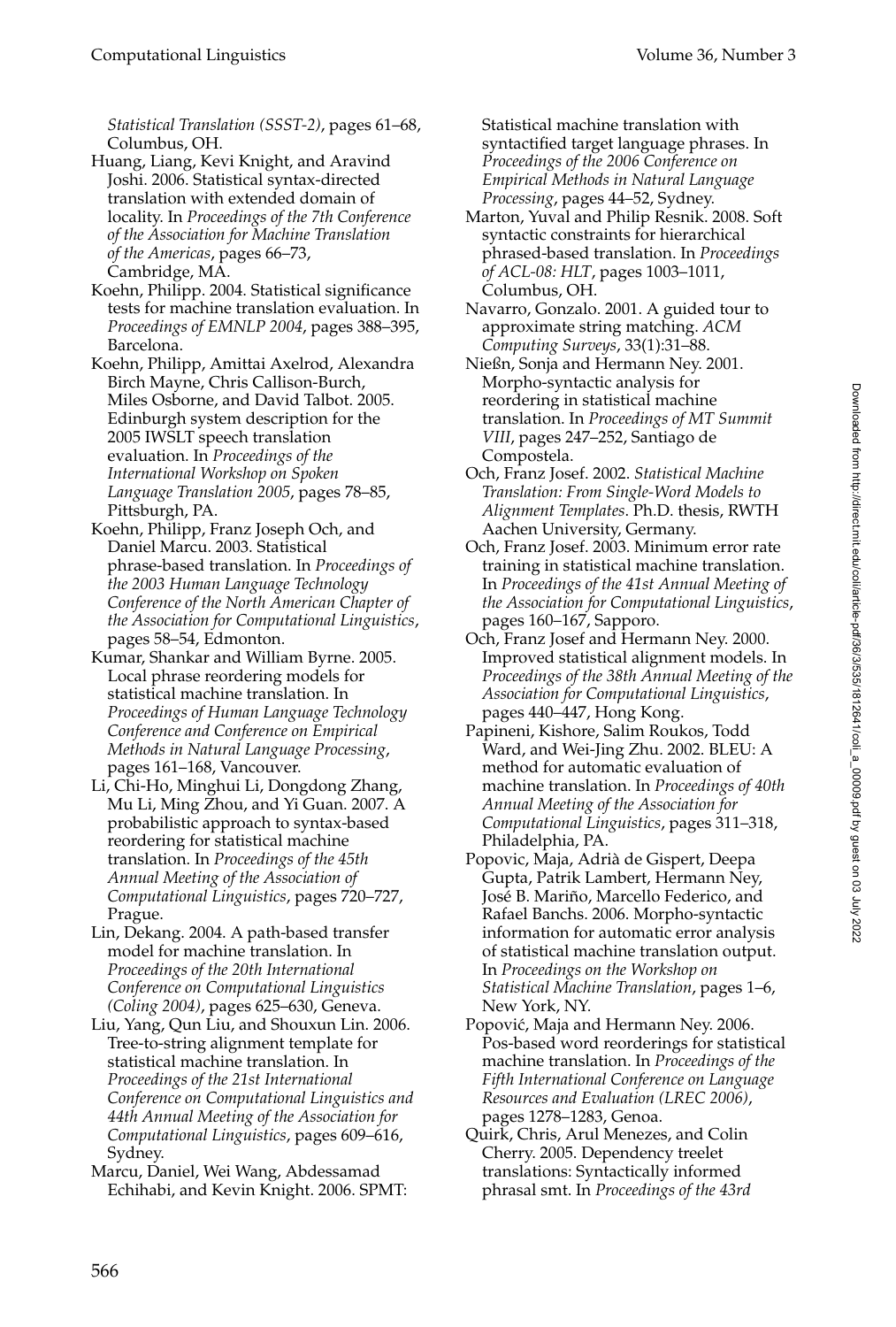*Annual Meeting of the ACL*, pages 271–279, Ann Arbor, MI.

- Stolcke, Andreas. 2002. SRILM—an extensible language modeling toolkit. In *Proceedings of the 7th International Conference on Spoken Language Processing (ICSLP 2002)*, pages 901–904, Denver, CO.
- Tillman, Christoph. 2004. A unigram orientation model for statistical machine translation. In *Proceedings of the Human Language Technology Conference of the North American Chapter of the Association for Computational Linguistics (HLT-NAACL 2004): Short Papers*, pages 101–104, Boston, MA.
- Wang, Chao, Michael Collins, and Philipp Koehn. 2007. Chinese syntactic reordering for statistical machine translation. In *Proceedings of the 2007 Joint Conference on Empirical Methods in Natural Language Processing and Computational Natural Language Learning (EMNLP-CoNLL)*, pages 737–745, Prague.
- Wu, Dekai. 1996. A polynomial-time algorithm for statistical machine translation. In *Proceedings of the 34th Annual Meeting of the Association for Computational Linguistics*, pages 152–158, Santa Cruz, CA.
- Wu, Dekai. 1997. Stochastic inversion transduction grammars and bilingual parsing of parallel corpora. *Computational Linguistics*, 23(3):377–403.
- Wu, Dekai, Marine Carpuat, and Yihai Shen. 2006. Inversion transduction grammar coverage of Arabic-English word alignment for tree-structured statistical machine translation. In *Proceeding of the IEEE/ACL 2006 Workshop on Spoken Language Technology (SLT 2006)*, pages 234–237, Aruba.
- Xia, Fei and Michael McCord. 2004. Improving a statistical MT system with automatically learned rewrite patterns. In *Proceedings of the 20th International Conference on Computational Linguistics (Coling 2004)*, pages 508–514, Geneva.
- Xiong, Deyi, Qun Liu, and Shouxun Lin. 2005. Parsing the penn chinese treebank with semantic knowledge. In *Proceedings of The 2nd International Joint Conference on Natural Language Processing (IJCNLP-05)*, pages 70–81, Jeju Island.
- Xiong, Deyi, Qun Liu, and Shouxun Lin. 2006. Maximum entropy based phrase reordering model for statistical machine translation. In *Proceedings of the 21st*

*International Conference on Computational Linguistics and 44th Annual Meeting of the Association for Computational Linguistics*, pages 521–528, Sydney.

- Xiong, Deyi, Min Zhang, Aiti Aw, and Haizhou Li. 2008a. A linguistically annotated reordering model for BTG-based statistical machine translation. In *Proceedings of ACL-08: HLT, Short Papers*, pages 149–152, Columbus, OH.
- Xiong, Deyi, Min Zhang, Aiti Aw, Haitao Mi, Qun Liu, and Shouxun Lin. 2008b. Refinements in BTG-based statistical machine translation. In *Proceedings of the Third International Joint Conference on Natural Language Processing*, pages 505–512, Hyderabad.
- Xue, Nianwen, Fei Xia, Shizhe Huang, and Anthony Kroch. 2000. The bracketing guidelines for the Penn Chinese treebank (3.0). Technical report IRCS 00-07, University of Pennsylvania Institute for Research in Cognitive Science, Philadelphia.
- Yamada, Kenji and Kevin Knight. 2001. A syntax-based statistical translation model. In *Proceedings of 39th Annual Meeting of the Association for Computational Linguistics*, pages 523–530, Toulouse.
- Yamamoto, Hirofumi, Hideo Okuma, and Eiichiro Sumita. 2008. Imposing constraints from the source tree on ITG constraints for SMT. In *Proceedings of the ACL-08: HLT Second Workshop on Syntax and Structure in Statistical Translation (SSST-2)*, pages 1–9, Columbus, OH.
- Zens, Richard, and Hermann Ney. 2003. A comparative study on reordering constraints in statistical machine translation. In *Proceedings of the 41st Annual Meeting of the Association for Computational Linguistics* (ACL), pages 144–151, Sapporo, Japan.
- Zhang, Dongdong, Mu Li, Chi-Ho Li, and Ming Zhou. 2007. Phrase reordering model integrating syntactic knowledge for SMT. In *Proceedings of the 2007 Joint Conference on Empirical Methods in Natural Language Processing and Computational Natural Language Learning (EMNLP-CoNLL)*, pages 533–540, Prague.
- Zhang, Hao and Daniel Gildea. 2005. Stochastic lexicalized inversion transduction grammar for alignment. In *Proceedings of the 43rd Annual Meeting of the Association for Computational Linguistics*, pages 475–482, Ann Arbor, MI.